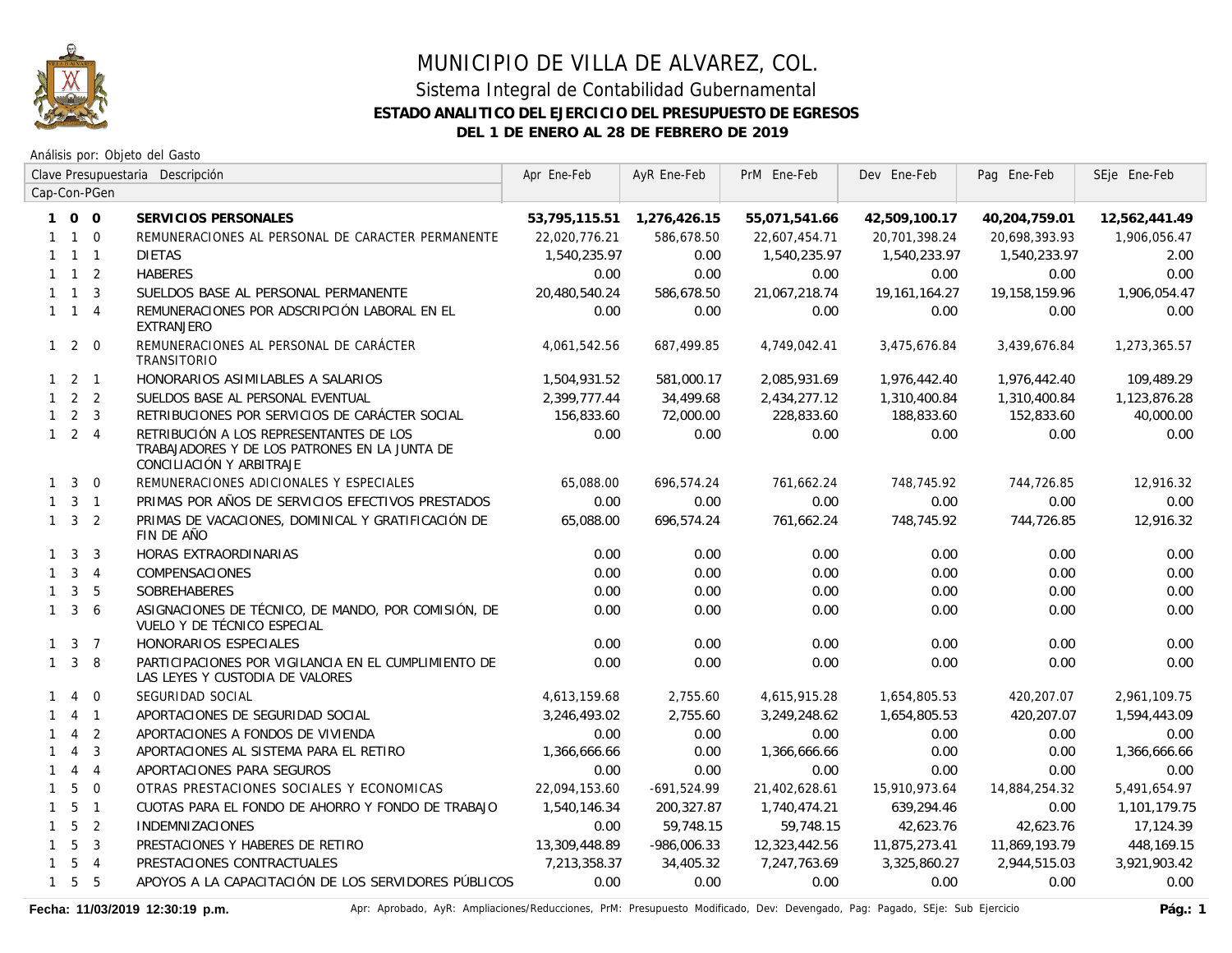

Análisis por: Objeto del Gasto

|                |                     |                | Clave Presupuestaria Descripción                                                             | Apr Ene-Feb  | AyR Ene-Feb  | PrM Ene-Feb  | Dev Ene-Feb  | Pag Ene-Feb  | SEje Ene-Feb |
|----------------|---------------------|----------------|----------------------------------------------------------------------------------------------|--------------|--------------|--------------|--------------|--------------|--------------|
|                |                     | Cap-Con-PGen   |                                                                                              |              |              |              |              |              |              |
|                | $1\quad5\quad9$     |                | OTRAS PRESTACIONES SOCIALES Y ECONÓMICAS                                                     | 31,200.00    | 0.00         | 31,200.00    | 27.921.74    | 27.921.74    | 3,278.26     |
| 1              | 6                   | $\overline{0}$ | <b>PREVISIONES</b>                                                                           | 922,895.46   | $-5,557.05$  | 917,338.41   | 0.00         | 0.00         | 917,338.41   |
| $\mathbf{1}$   |                     | 6 1            | PREVISIONES DE CARÁCTER LABORAL, ECONÓMICA Y DE<br>SEGURIDAD SOCIAL                          | 922.895.46   | $-5.557.05$  | 917,338.41   | 0.00         | 0.00         | 917,338.41   |
|                | $1 \quad 7 \quad 0$ |                | PAGO DE ESTIMULOS A SERVIDORES PUBLICOS                                                      | 17,500.00    | 0.00         | 17,500.00    | 17,500.00    | 17,500.00    | 0.00         |
|                | $1 \quad 7 \quad 1$ |                | ESTÍMULOS                                                                                    | 17,500.00    | 0.00         | 17,500.00    | 17,500.00    | 17,500.00    | 0.00         |
|                | $1 \quad 7 \quad 2$ |                | <b>RECOMPENSAS</b>                                                                           | 0.00         | 0.00         | 0.00         | 0.00         | 0.00         | 0.00         |
| $\overline{2}$ |                     | $0\quad 0$     | MATERIALES Y SUMINISTROS                                                                     | 1,922,537.95 | 806,613.59   | 2,729,151.54 | 1,679,269.78 | 1,627,974.12 | 1,049,881.76 |
|                | $2 \quad 1 \quad 0$ |                | MATERIALES DE ADMINISTRACION, EMISION DE<br>DOCUMENTOS Y ARTICULOS OFICIALES                 | 163,338.21   | 11,448.04    | 174,786.25   | 36,207.22    | 24,461.45    | 138,579.03   |
|                | $2 \t1 \t1$         |                | MATERIALES, ÚTILES Y EQUIPOS MENORES DE OFICINA                                              | 49,353.94    | 0.00         | 49,353.94    | 26,963.18    | 16,463.25    | 22,390.76    |
|                | $2 \quad 1 \quad 2$ |                | MATERIALES Y ÚTILES DE IMPRESIÓN Y REPRODUCCIÓN                                              | 0.00         | 0.00         | 0.00         | 0.00         | 0.00         | 0.00         |
|                | $2 \quad 1 \quad 3$ |                | MATERIAL ESTADÍSTICO Y GEOGRÁFICO                                                            | 0.00         | 0.00         | 0.00         | 0.00         | 0.00         | 0.00         |
|                | $2 \quad 1 \quad 4$ |                | MATERIALES, ÚTILES Y EQUIPOS MENORES DE TECNOLOGÍAS<br>DE LA INFORMACIÓN Y COMUNICACIONES    | 20,000.00    | 0.00         | 20,000.00    | 0.00         | 0.00         | 20,000.00    |
|                | $2 \quad 1 \quad 5$ |                | MATERIAL IMPRESO E INFORMACIÓN DIGITAL                                                       | 81,425.27    | 11,448.04    | 92,873.31    | 9,244.04     | 7,998.20     | 83,629.27    |
|                | $2 \quad 1 \quad 6$ |                | MATERIAL DE LIMPIEZA                                                                         | 12,559.00    | 0.00         | 12,559.00    | 0.00         | 0.00         | 12,559.00    |
|                | $2 \t1 \t7$         |                | MATERIALES Y ÚTILES DE ENSEÑANZA                                                             | 0.00         | 0.00         | 0.00         | 0.00         | 0.00         | 0.00         |
|                | $2 \quad 1 \quad 8$ |                | MATERIALES PARA EL REGISTRO E IDENTIFICACIÓN DE<br>BIENES Y PERSONAS                         | 0.00         | 0.00         | 0.00         | 0.00         | 0.00         | 0.00         |
|                | $2 \quad 2$         | $\overline{0}$ | ALIMENTOS Y UTENSILIOS                                                                       | 52,379.00    | 0.00         | 52,379.00    | 45,079.49    | 28,070.00    | 7,299.51     |
|                | $2 \quad 2 \quad 1$ |                | PRODUCTOS ALIMENTICIOS PARA PERSONAS                                                         | 52,379.00    | 0.00         | 52,379.00    | 45,079.49    | 28,070.00    | 7,299.51     |
|                | $2 \quad 2 \quad 2$ |                | PRODUCTOS ALIMENTICIOS PARA ANIMALES                                                         | 0.00         | 0.00         | 0.00         | 0.00         | 0.00         | 0.00         |
|                | $2 \quad 2 \quad 3$ |                | UTENSILIOS PARA EL SERVICIO DE ALIMENTACIÓN                                                  | 0.00         | 0.00         | 0.00         | 0.00         | 0.00         | 0.00         |
|                | $2 \quad 3 \quad 0$ |                | MATERIAS PRIMAS Y MATERIALES DE PRODUCCION Y<br>COMERCIALIZACION                             | 66,666.66    | $-33,333.33$ | 33,333.33    | 0.00         | 0.00         | 33, 333. 33  |
|                | $2 \quad 3 \quad 1$ |                | PRODUCTOS ALIMENTICIOS, AGROPECUARIOS Y<br>FORESTALES ADQUIRIDOS COMO MATERIA PRIMA          | 66,666.66    | $-33,333.33$ | 33,333.33    | 0.00         | 0.00         | 33,333.33    |
|                | $2 \quad 3 \quad 2$ |                | INSUMOS TEXTILES ADQUIRIDOS COMO MATERIA PRIMA                                               | 0.00         | 0.00         | 0.00         | 0.00         | 0.00         | 0.00         |
|                | $2 \quad 3 \quad 3$ |                | PRODUCTOS DE PAPEL, CARTÓN E IMPRESOS ADQUIRIDOS<br>COMO MATERIA PRIMA                       | 0.00         | 0.00         | 0.00         | 0.00         | 0.00         | 0.00         |
|                | $2 \quad 3 \quad 4$ |                | COMBUSTIBLES, LUBRICANTES, ADITIVOS, CARBÓN Y SUS<br>DERIVADOS ADQUIRIDOS COMO MATERIA PRIMA | 0.00         | 0.00         | 0.00         | 0.00         | 0.00         | 0.00         |
|                | $2 \quad 3 \quad 5$ |                | PRODUCTOS QUÍMICOS, FARMACÉUTICOS Y DE<br>LABORATORIO ADQUIRIDOS COMO MATERIA PRIMA          | 0.00         | 0.00         | 0.00         | 0.00         | 0.00         | 0.00         |
|                | $2 \quad 3 \quad 6$ |                | PRODUCTOS METÁLICOS Y A BASE DE MINERALES NO<br>METÁLICOS ADQUIRIDOS COMO MATERIA PRIMA      | 0.00         | 0.00         | 0.00         | 0.00         | 0.00         | 0.00         |
|                | $2 \quad 3 \quad 7$ |                | PRODUCTOS DE CUERO, PIEL, PLÁSTICO Y HULE ADQUIRIDOS<br>COMO MATERIA PRIMA                   | 0.00         | 0.00         | 0.00         | 0.00         | 0.00         | 0.00         |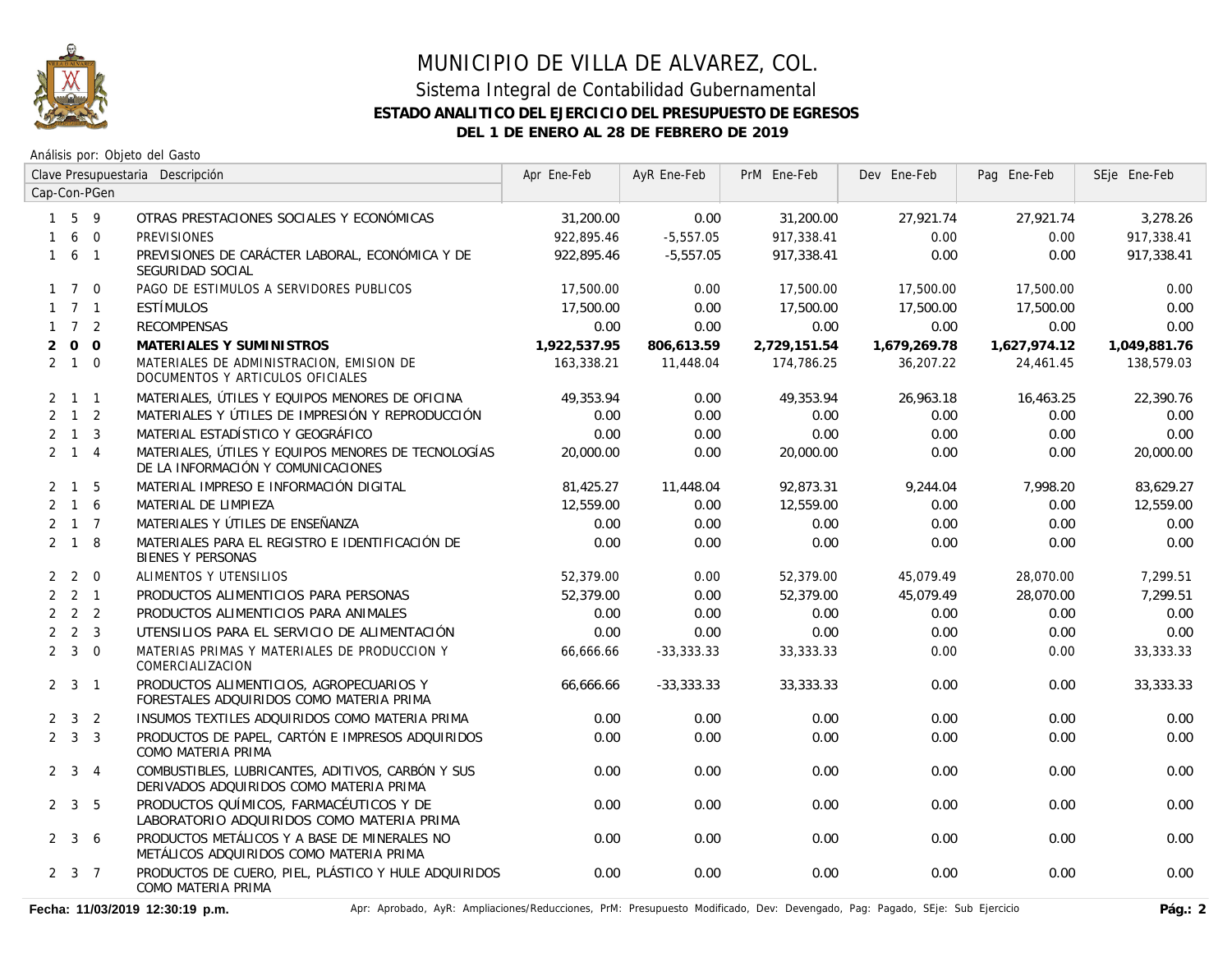

Análisis por: Objeto del Gasto

|                |                     |                | Clave Presupuestaria Descripción                                    | Apr Ene-Feb  | AyR Ene-Feb | PrM Ene-Feb  | Dev Ene-Feb  | Pag Ene-Feb  | SEje Ene-Feb |
|----------------|---------------------|----------------|---------------------------------------------------------------------|--------------|-------------|--------------|--------------|--------------|--------------|
|                |                     | Cap-Con-PGen   |                                                                     |              |             |              |              |              |              |
|                | $2 \quad 3 \quad 8$ |                | MERCANCÍAS ADQUIRIDAS PARA SU COMERCIALIZACIÓN                      | 0.00         | 0.00        | 0.00         | 0.00         | 0.00         | 0.00         |
| $\overline{2}$ | $\mathbf{3}$        | 9              | OTROS PRODUCTOS ADQUIRIDOS COMO MATERIA PRIMA                       | 0.00         | 0.00        | 0.00         | 0.00         | 0.00         | 0.00         |
| 2              | 4 0                 |                | MATERIALES Y ARTICULOS DE CONSTRUCCION Y DE<br><b>REPARACION</b>    | 183,874.14   | 11,769.83   | 195,643.97   | 61,470.63    | 11,121.90    | 134, 173. 34 |
| 2              | $\overline{4}$      | $\overline{1}$ | PRODUCTOS MINERALES NO METÁLICOS                                    | 556.80       | 0.00        | 556.80       | 0.00         | 0.00         | 556.80       |
| 2              | $\overline{4}$      | $\overline{2}$ | CEMENTO Y PRODUCTOS DE CONCRETO                                     | 6,721.32     | 0.00        | 6,721.32     | 0.00         | 0.00         | 6,721.32     |
| 2              | $\overline{4}$      | $\overline{3}$ | CAL, YESO Y PRODUCTOS DE YESO                                       | 136.00       | 0.00        | 136.00       | 0.00         | 0.00         | 136.00       |
| 2              |                     | $4\quad 4$     | MADERA Y PRODUCTOS DE MADERA                                        | 41.76        | 0.00        | 41.76        | 0.00         | 0.00         | 41.76        |
| 2              | $\overline{4}$      | 5              | VIDRIO Y PRODUCTOS DE VIDRIO                                        | 0.00         | 0.00        | 0.00         | 0.00         | 0.00         | 0.00         |
| $\overline{2}$ | $\overline{4}$      | 6              | MATERIAL ELÉCTRICO Y ELECTRÓNICO                                    | 96,751.64    | 1,723.85    | 98,475.49    | 39,372.95    | 10,101.91    | 59,102.54    |
| 2              | 4 7                 |                | ARTÍCULOS METÁLICOS PARA LA CONSTRUCCIÓN                            | 25,833.32    | 0.00        | 25,833.32    | 454.20       | 0.00         | 25,379.12    |
| $\overline{2}$ | 4 8                 |                | MATERIALES COMPLEMENTARIOS                                          | 0.00         | 0.00        | 0.00         | 0.00         | 0.00         | 0.00         |
| $\overline{2}$ | $\overline{4}$      | 9              | OTROS MATERIALES Y ARTÍCULOS DE CONSTRUCCIÓN Y<br>REPARACIÓN        | 53,833.30    | 10,045.98   | 63,879.28    | 21,643.48    | 1,019.99     | 42,235.80    |
|                | 2 <sub>5</sub>      | $\overline{0}$ | PRODUCTOS QUIMICOS, FARMACEUTICOS Y DE<br><b>LABORATORIO</b>        | 3,886.56     | 4,528.18    | 8,414.74     | 0.00         | 0.00         | 8,414.74     |
|                | 2 <sub>5</sub>      | $\overline{1}$ | PRODUCTOS QUÍMICOS BÁSICOS                                          | 0.00         | 0.00        | 0.00         | 0.00         | 0.00         | 0.00         |
| $\overline{2}$ | $5\overline{5}$     | $\overline{2}$ | FERTILIZANTES, PESTICIDAS Y OTROS AGROQUÍMICOS                      | 1,470.00     | 0.00        | 1,470.00     | 0.00         | 0.00         | 1,470.00     |
| $\overline{2}$ | 5                   | $\overline{3}$ | MEDICINAS Y PRODUCTOS FARMACÉUTICOS                                 | 1,050.00     | 0.00        | 1,050.00     | 0.00         | 0.00         | 1,050.00     |
| 2              | 5                   | $\overline{4}$ | MATERIALES, ACCESORIOS Y SUMINISTROS MÉDICOS                        | 1,000.00     | 0.00        | 1,000.00     | 0.00         | 0.00         | 1,000.00     |
| $\overline{2}$ | 5                   | 5              | MATERIALES, ACCESORIOS Y SUMINISTROS DE LABORATORIO                 | 0.00         | 0.00        | 0.00         | 0.00         | 0.00         | 0.00         |
| $\overline{2}$ | 5                   | 6              | FIBRAS SINTÉTICAS, HULES, PLÁSTICOS Y DERIVADOS                     | 366.56       | 4,528.18    | 4,894.74     | 0.00         | 0.00         | 4,894.74     |
| $\overline{2}$ | 5                   | 9              | OTROS PRODUCTOS QUÍMICOS                                            | 0.00         | 0.00        | 0.00         | 0.00         | 0.00         | 0.00         |
| 2              | 6                   | $\mathbf 0$    | COMBUSTIBLES, LUBRICANTES Y ADITIVOS                                | 1,133,699.12 | 692,563.88  | 1,826,263.00 | 1,439,096.54 | 1,507,269.72 | 387,166.46   |
| 2              | 6                   | $\overline{1}$ | COMBUSTIBLES, LUBRICANTES Y ADITIVOS                                | 1,133,699.12 | 692,563.88  | 1,826,263.00 | 1,439,096.54 | 1,507,269.72 | 387,166.46   |
| $\overline{2}$ | 6                   | $\overline{2}$ | CARBÓN Y SUS DERIVADOS                                              | 0.00         | 0.00        | 0.00         | 0.00         | 0.00         | 0.00         |
|                | $2 \quad 7 \quad 0$ |                | VESTUARIO, BLANCOS, PRENDAS DE PROTECCION Y<br>ARTICULOS DEPORTIVOS | 205.014.84   | 263.00      | 205,277.84   | 263.00       | 0.00         | 205.014.84   |
|                | $2 \quad 7 \quad 1$ |                | VESTUARIO Y UNIFORMES                                               | 203,694.84   | 0.00        | 203,694.84   | 0.00         | 0.00         | 203,694.84   |
|                | $2 \quad 7 \quad 2$ |                | PRENDAS DE SEGURIDAD Y PROTECCIÓN PERSONAL                          | 1,320.00     | 263.00      | 1,583.00     | 263.00       | 0.00         | 1,320.00     |
|                | $2 \quad 7 \quad 3$ |                | ARTÍCULOS DEPORTIVOS                                                | 0.00         | 0.00        | 0.00         | 0.00         | 0.00         | 0.00         |
|                | $2 \quad 7 \quad 4$ |                | PRODUCTOS TEXTILES                                                  | 0.00         | 0.00        | 0.00         | 0.00         | 0.00         | 0.00         |
|                | $2 \quad 7 \quad 5$ |                | BLANCOS Y OTROS PRODUCTOS TEXTILES, EXCEPTO<br>PRENDAS DE VESTIR    | 0.00         | 0.00        | 0.00         | 0.00         | 0.00         | 0.00         |
| $\overline{2}$ | 8                   | $\overline{0}$ | MATERIALES Y SUMINISTROS PARA SEGURIDAD                             | 0.00         | 0.00        | 0.00         | 0.00         | 0.00         | 0.00         |
|                | 281                 |                | SUSTANCIAS Y MATERIALES EXPLOSIVOS                                  | 0.00         | 0.00        | 0.00         | 0.00         | 0.00         | 0.00         |
| $\overline{2}$ | 8                   | $\overline{2}$ | MATERIALES DE SEGURIDAD PÚBLICA                                     | 0.00         | 0.00        | 0.00         | 0.00         | 0.00         | 0.00         |
|                | 283                 |                | PRENDAS DE PROTECCIÓN PARA SEGURIDAD PÚBLICA Y                      | 0.00         | 0.00        | 0.00         | 0.00         | 0.00         | 0.00         |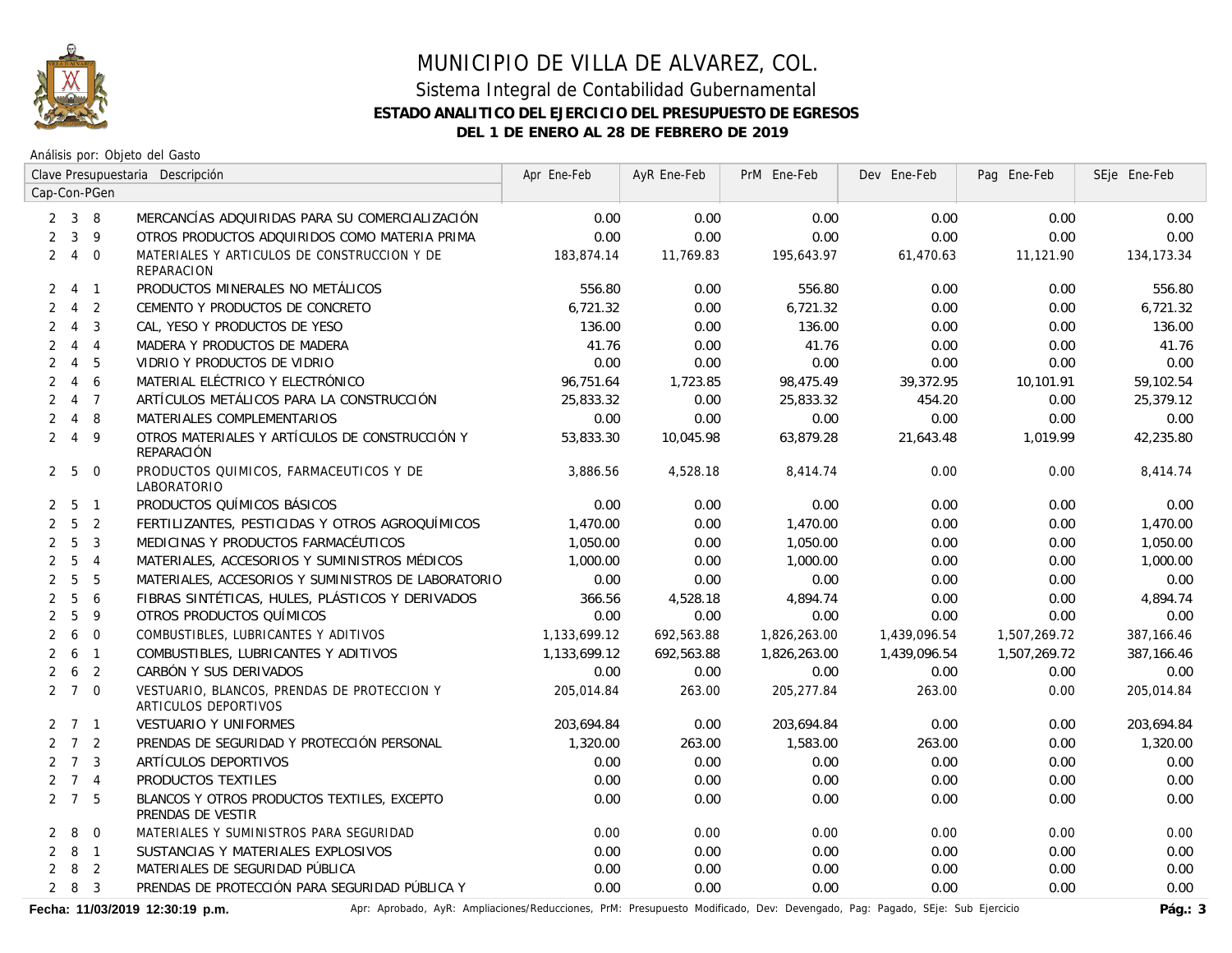

|   |                     |                | Clave Presupuestaria Descripción                                                                       | Apr Ene-Feb  | AyR Ene-Feb  | PrM Ene-Feb   | Dev Ene-Feb   | Pag Ene-Feb  | SEje Ene-Feb |
|---|---------------------|----------------|--------------------------------------------------------------------------------------------------------|--------------|--------------|---------------|---------------|--------------|--------------|
|   |                     | Cap-Con-PGen   |                                                                                                        |              |              |               |               |              |              |
|   |                     |                | NACIONAL                                                                                               |              |              |               |               |              |              |
|   | 290                 |                | HERRAMIENTAS, REFACCIONES Y ACCESORIOS MENORES                                                         | 113,679.42   | 119,373.99   | 233,053.41    | 97,152.90     | 57,051.05    | 135,900.51   |
| 2 | 9 1                 |                | <b>HERRAMIENTAS MENORES</b>                                                                            | 1.179.10     | 43,896.20    | 45,075.30     | 6,140.42      | 0.00         | 38,934.88    |
|   | 292                 |                | REFACCIONES Y ACCESORIOS MENORES DE EDIFICIOS                                                          | 1,455.42     | 2.694.36     | 4.149.78      | 873.58        | 0.00         | 3,276.20     |
|   | $2 \t9 \t3$         |                | REFACCIONES Y ACCESORIOS MENORES DE MOBILIARIO Y<br>EQUIPO DE ADMINISTRACIÓN, EDUCACIONAL Y RECREATIVO | 0.00         | 0.00         | 0.00          | 0.00          | 0.00         | 0.00         |
|   | $2 \t9 \t4$         |                | REFACCIONES Y ACCESORIOS MENORES DE EQUIPO DE<br>CÓMPUTO Y TECNOLOGÍAS DE LA INFORMACIÓN               | 0.00         | 0.00         | 0.00          | 0.00          | 0.00         | 0.00         |
|   | $2 \quad 9$         | - 5            | REFACCIONES Y ACCESORIOS MENORES DE EQUIPO E<br>INSTRUMENTAL MÉDICO Y DE LABORATORIO                   | 0.00         | 0.00         | 0.00          | 0.00          | 0.00         | 0.00         |
|   | $2 \overline{9}$    | 6              | REFACCIONES Y ACCESORIOS MENORES DE EQUIPO DE<br><b>TRANSPORTE</b>                                     | 100,000.00   | 67.899.83    | 167.899.83    | 82.279.56     | 57.051.05    | 85.620.27    |
|   | 2 9 7               |                | REFACCIONES Y ACCESORIOS MENORES DE EQUIPO DE<br>DEFENSA Y SEGURIDAD                                   | 0.00         | 4,593.60     | 4,593.60      | 0.00          | 0.00         | 4,593.60     |
|   | 298                 |                | REFACCIONES Y ACCESORIOS MENORES DE MAQUINARIA Y<br><b>OTROS EQUIPOS</b>                               | 9.304.90     | 0.00         | 9.304.90      | 7.367.34      | 0.00         | 1.937.56     |
|   | 299                 |                | REFACCIONES Y ACCESORIOS MENORES OTROS BIENES<br><b>MUEBLES</b>                                        | 1,740.00     | 290.00       | 2,030.00      | 492.00        | 0.00         | 1,538.00     |
| 3 | 0 <sub>0</sub>      |                | SERVICIOS GENERALES                                                                                    | 9.155.699.72 | 4,376,784.16 | 13,532,483.88 | 10.289.468.77 | 9.554.575.03 | 3,243,015.11 |
| 3 | $1\quad 0$          |                | SERVICIOS BÁSICOS                                                                                      | 3,993,050.46 | 3,279,398.62 | 7,272,449.08  | 7,038,553.06  | 7,038,553.06 | 233,896.02   |
| 3 | $1\quad1$           |                | ENERGÍA ELÉCTRICA                                                                                      | 3,895,883.82 | 3,278,298.62 | 7,174,182.44  | 6,977,405.06  | 6,977,405.06 | 196,777.38   |
| 3 | $1\quad 2$          |                | GAS                                                                                                    | 0.00         | 0.00         | 0.00          | 0.00          | 0.00         | 0.00         |
| 3 | $1 \quad 3$         |                | <b>AGUA</b>                                                                                            | 3,333.32     | 0.00         | 3,333.32      | 0.00          | 0.00         | 3,333.32     |
| 3 | $1 \quad 4$         |                | TELEFONÍA TRADICIONAL                                                                                  | 24,166.66    | 0.00         | 24,166.66     | 0.00          | 0.00         | 24,166.66    |
| 3 | $1\quad5$           |                | TELEFONÍA CELULAR                                                                                      | 0.00         | 0.00         | 0.00          | 0.00          | 0.00         | 0.00         |
| 3 | $\overline{1}$      | 6              | SERVICIOS DE TELECOMUNICACIONES Y SATELITES.                                                           | 0.00         | 0.00         | 0.00          | 0.00          | 0.00         | 0.00         |
|   | $3 \t1 \t7$         |                | SERVICIOS DE ACCESO DE INTERNET, REDES Y<br>PROCESAMIENTO DE INFORMACION                               | 66,666.66    | 0.00         | 66,666.66     | 60,048.00     | 60,048.00    | 6,618.66     |
| 3 | $\overline{1}$      | 8              | SERVICIOS POSTALES Y TELEGRAFICOS                                                                      | 1,000.00     | 1,100.00     | 2,100.00      | 1,100.00      | 1,100.00     | 1,000.00     |
| 3 | $\overline{1}$      | 9              | SERVICIOS INTEGRALES Y OTROS SERVICIOS                                                                 | 2,000.00     | 0.00         | 2,000.00      | 0.00          | 0.00         | 2,000.00     |
| 3 | 2                   | $\Omega$       | SERVICIOS DE ARRENDAMIENTO                                                                             | 2,080,666.64 | 0.00         | 2,080,666.64  | 1,214,120.96  | 1,214,120.96 | 866,545.68   |
| 3 | 2 <sub>1</sub>      |                | ARRENDAMIENTO DE TERRENOS                                                                              | 0.00         | 0.00         | 0.00          | 0.00          | 0.00         | 0.00         |
| 3 |                     | 2 <sub>2</sub> | ARRENDAMIENTO DE EDIFICIOS                                                                             | 40,333.32    | 0.00         | 40,333.32     | 0.00          | 0.00         | 40,333.32    |
| 3 | 2 <sup>3</sup>      |                | ARRENDAMIENTO DE MOBILIARIO Y EQUIPO DE<br>ADMINISTRACIÓN, EDUCACIONAL Y RECREATIVO                    | 0.00         | 0.00         | 0.00          | 0.00          | 0.00         | 0.00         |
|   | $3 \quad 2 \quad 4$ |                | ARRENDAMIENTO DE EQUIPO E INSTRUMENTAL MÉDICO Y DE<br>LABORATORIO                                      | 0.00         | 0.00         | 0.00          | 0.00          | 0.00         | 0.00         |
|   | $3\quad 2\quad 5$   |                | ARRENDAMIENTO DE EQUIPO DE TRANSPORTE                                                                  | 2,027,000.00 | 0.00         | 2,027,000.00  | 1,214,120.96  | 1,214,120.96 | 812,879.04   |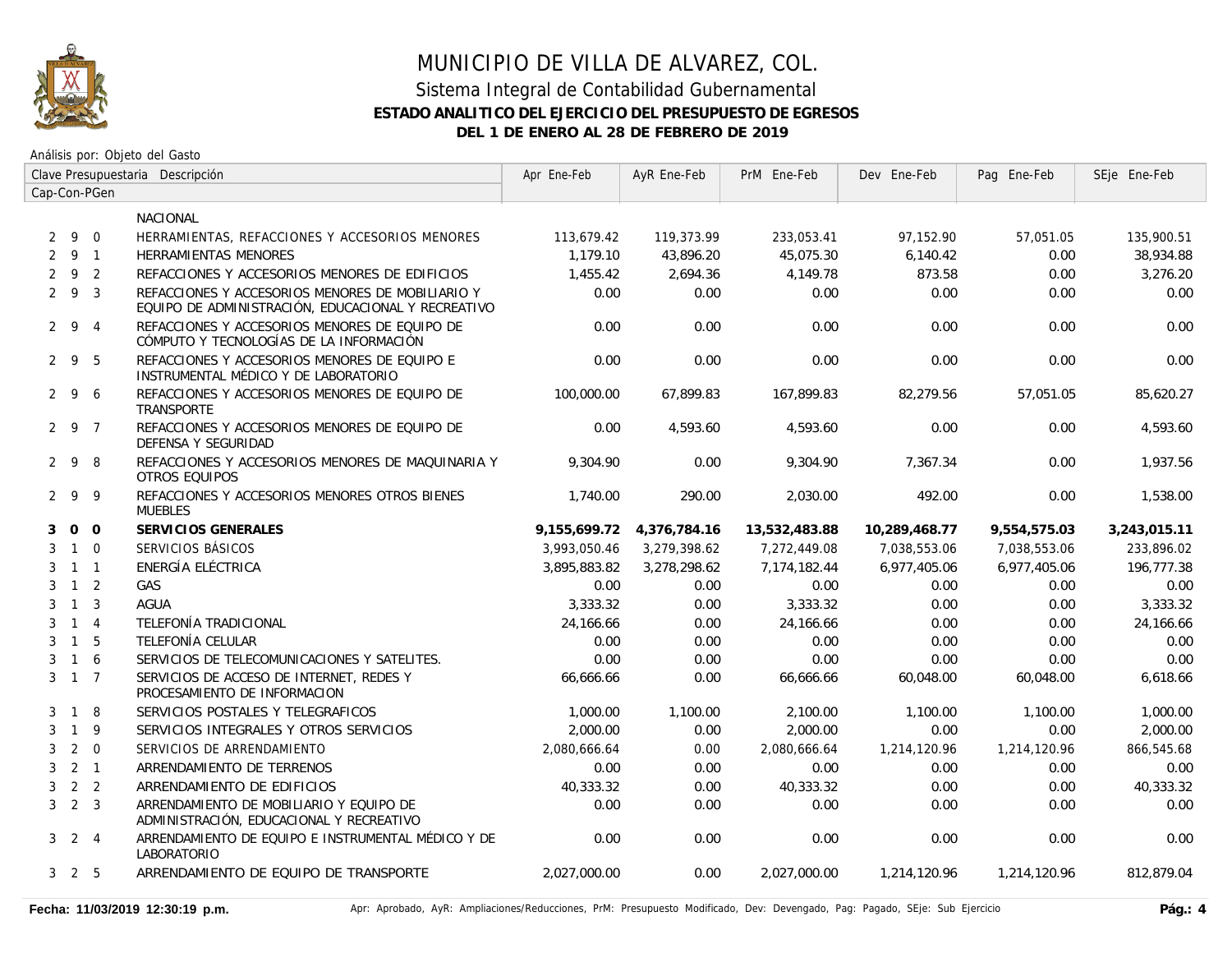

|                | Clave Presupuestaria Descripción |                  | Apr Ene-Feb                                                                                      | AyR Ene-Feb | PrM Ene-Feb | Dev Ene-Feb | Pag Ene-Feb | SEje Ene-Feb |            |
|----------------|----------------------------------|------------------|--------------------------------------------------------------------------------------------------|-------------|-------------|-------------|-------------|--------------|------------|
|                |                                  | Cap-Con-PGen     |                                                                                                  |             |             |             |             |              |            |
|                | $3\quad 2\quad 6$                |                  | ARRENDAMIENTO DE MAQUINARIA, OTROS EQUIPOS Y<br><b>HERRAMIENTAS</b>                              | 0.00        | 0.00        | 0.00        | 0.00        | 0.00         | 0.00       |
| 3              |                                  | $2 \overline{7}$ | ARRENDAMIENTO DE ACTIVOS INTANGIBLES                                                             | 0.00        | 0.00        | 0.00        | 0.00        | 0.00         | 0.00       |
| 3              | $2 \quad 8$                      |                  | ARRENDAMIENTO FINANCIERO                                                                         | 0.00        | 0.00        | 0.00        | 0.00        | 0.00         | 0.00       |
| 3              | $2 \overline{9}$                 |                  | OTROS ARRENDAMIENTOS                                                                             | 13,333.32   | 0.00        | 13,333.32   | 0.00        | 0.00         | 13,333.32  |
| 3              | $3 \quad 0$                      |                  | SERVICIOS PROFESIONALES, CIENTIFICOS, TECNICOS Y<br>OTROS SERVICIOS                              | 499,330.66  | 0.00        | 499,330.66  | 29,218.45   | 24,904.99    | 470,112.21 |
| 3              | 3 <sup>1</sup>                   |                  | SERVICIOS LEGALES, DE CONTABILIDAD, AUDITORÍA Y<br><b>RELACIONADOS</b>                           | 146,666.66  | 0.00        | 146,666.66  | 18,983.54   | 18,983.54    | 127,683.12 |
| 3              | 3 <sup>2</sup>                   |                  | SERVICIOS DE DISEÑO, ARQUITECTURA, INGENIERÍA Y<br>ACTIVIDADES RELACIONADAS                      | 0.00        | 0.00        | 0.00        | 0.00        | 0.00         | 0.00       |
| 3              | 3                                | 3                | SERVICIOS DE CONSULTORÍA ADMINISTRATIVA, PROCESOS,<br>TÉCNICA Y EN TECNOLOGÍAS DE LA INFORMACIÓN | 210,658.00  | 0.00        | 210,658.00  | 0.00        | 0.00         | 210,658.00 |
| 3              | 3                                | $\overline{4}$   | SERVICIOS DE CAPACITACIÓN                                                                        | 4,000.00    | 0.00        | 4,000.00    | 0.00        | 0.00         | 4,000.00   |
| 3              | 3                                | 5                | SERVICIOS DE INVESTIGACIÓN CIENTÍFICA Y DESARROLLO                                               | 0.00        | 0.00        | 0.00        | 0.00        | 0.00         | 0.00       |
| 3              | 3 <sup>1</sup>                   | 6                | SERVICIOS DE APOYO ADMINISTRATIVO, TRADUCCIÓN,<br>FOTOCOPIADO E IMPRESIÓN                        | 138,006.00  | 0.00        | 138,006.00  | 10,234.91   | 5,921.45     | 127,771.09 |
| 3              | 3 <sub>7</sub>                   |                  | SERVICIOS DE PROTECCIÓN Y SEGURIDAD                                                              | 0.00        | 0.00        | 0.00        | 0.00        | 0.00         | 0.00       |
| 3              | $\mathbf{3}$                     | 8                | SERVICIOS DE VIGILANCIA                                                                          | 0.00        | 0.00        | 0.00        | 0.00        | 0.00         | 0.00       |
| 3              | $\mathbf{3}$                     | 9                | SERVICIOS PROFESIONALES, CIENTÍFICOS Y TÉCNICOS<br><b>INTEGRALES</b>                             | 0.00        | 0.00        | 0.00        | 0.00        | 0.00         | 0.00       |
| 3              | $\overline{4}$                   | $\overline{0}$   | SERVICIOS FINANCIEROS, BANCARIOS Y COMERCIALES                                                   | 241,666.64  | 149,499.13  | 391,165.77  | 305,857.21  | 305,857.21   | 85,308.56  |
| 3              | $\overline{4}$                   | $\overline{1}$   | SERVICIOS FINANCIEROS Y BANCARIOS                                                                | 58,333.32   | 149,499.13  | 207,832.45  | 192,832.45  | 192,832.45   | 15,000.00  |
| 3              | $\overline{4}$                   | 2                | SERVICIOS DE COBRANZA, INVESTIGACIÓN CREDITICIA Y<br><b>SIMILAR</b>                              | 183,333.32  | 0.00        | 183,333.32  | 113,024.76  | 113,024.76   | 70,308.56  |
| 3              | $\overline{4}$                   | 3                | SERVICIOS DE RECAUDACIÓN, TRASLADO Y CUSTODIA DE<br><b>VALORES</b>                               | 0.00        | 0.00        | 0.00        | 0.00        | 0.00         | 0.00       |
| 3              | $\overline{4}$                   | $\overline{4}$   | SEGUROS DE RESPONSABILIDAD PATRIMONIAL Y FIANZAS                                                 | 0.00        | 0.00        | 0.00        | 0.00        | 0.00         | 0.00       |
| 3              | $\overline{4}$                   | 5                | SEGURO DE BIENES PATRIMONIALES                                                                   | 0.00        | 0.00        | 0.00        | 0.00        | 0.00         | 0.00       |
| 3              | $\overline{4}$                   | 6                | ALMACENAJE, ENVASE Y EMBALAJE                                                                    | 0.00        | 0.00        | 0.00        | 0.00        | 0.00         | 0.00       |
| 3              | $\overline{4}$                   | $\overline{7}$   | <b>FLETES Y MANIOBRAS</b>                                                                        | 0.00        | 0.00        | 0.00        | 0.00        | 0.00         | 0.00       |
| 3              | $\overline{4}$                   | 8                | <b>COMISIONES POR VENTAS</b>                                                                     | 0.00        | 0.00        | 0.00        | 0.00        | 0.00         | 0.00       |
| 3              | $\overline{4}$                   | 9                | SERVICIOS FINANCIEROS, BANCARIOS Y COMERCIALES<br><b>INTEGRALES</b>                              | 0.00        | 0.00        | 0.00        | 0.00        | 0.00         | 0.00       |
| 3              | 5                                | $\overline{0}$   | SERVICIOS DE INSTALACION, REPARACION, MANTENIMIENTO<br>Y CONSERVACION                            | 839,033.32  | 0.00        | 839,033.32  | 0.00        | 0.00         | 839,033.32 |
| 3              | 5                                | $\overline{1}$   | CONSERVACIÓN Y MANTENIMIENTO MENOR DE INMUEBLES                                                  | 7,833.32    | 0.00        | 7,833.32    | 0.00        | 0.00         | 7,833.32   |
| 3 <sup>7</sup> | 5 <sub>2</sub>                   |                  | INSTALACIÓN, REPARACIÓN Y MANTENIMIENTO DE<br>MOBILIARIO Y EQUIPO DE ADMINISTRACIÓN, EDUCACIONAL | 9,000.00    | 0.00        | 9,000.00    | 0.00        | 0.00         | 9,000.00   |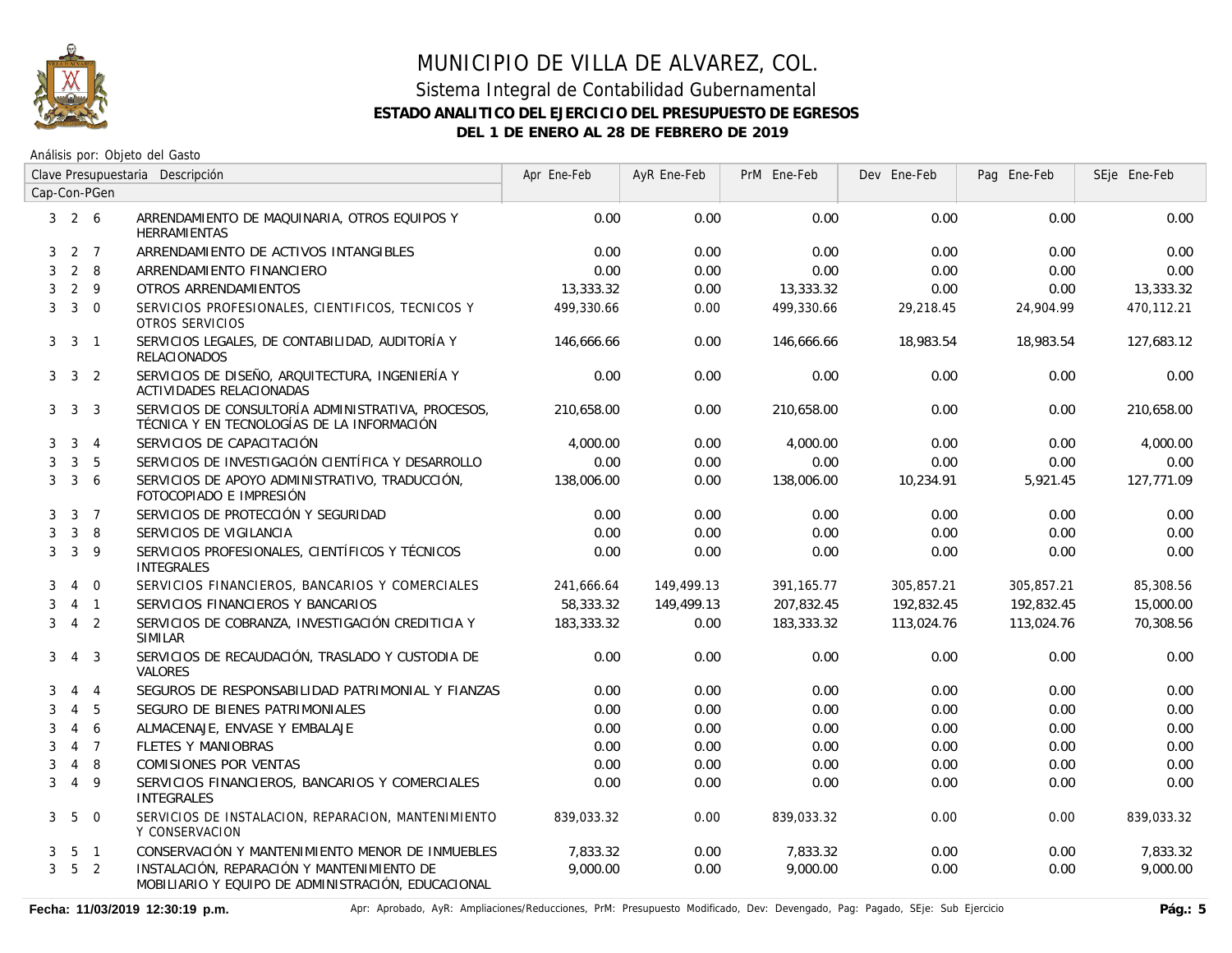

### Sistema Integral de Contabilidad Gubernamental **ESTADO ANALITICO DEL EJERCICIO DEL PRESUPUESTO DE EGRESOS DEL 1 DE ENERO AL 28 DE FEBRERO DE 2019**

Análisis por: Objeto del Gasto

|   | Clave Presupuestaria Descripción |                         |                                                                                                                                 | Apr Ene-Feb | AyR Ene-Feb | PrM Ene-Feb | Dev Ene-Feb | Pag Ene-Feb | SEje Ene-Feb |
|---|----------------------------------|-------------------------|---------------------------------------------------------------------------------------------------------------------------------|-------------|-------------|-------------|-------------|-------------|--------------|
|   |                                  | Cap-Con-PGen            |                                                                                                                                 |             |             |             |             |             |              |
|   |                                  |                         | Y RECREATIVO                                                                                                                    |             |             |             |             |             |              |
| 3 | 5 <sup>3</sup>                   |                         | INSTALACIÓN, REPARACIÓN Y MANTENIMIENTO DE EQUIPO<br>DE CÓMPUTO Y TECNOLOGÍA DE LA INFORMACIÓN                                  | 9,200.00    | 0.00        | 9.200.00    | 0.00        | 0.00        | 9,200.00     |
|   | $3\quad 5\quad 4$                |                         | INSTALACIÓN, REPARACIÓN Y MANTENIMIENTO DE EQUIPO E<br>INSTRUMENTAL MÉDICO Y DE LABORATORIO                                     | 0.00        | 0.00        | 0.00        | 0.00        | 0.00        | 0.00         |
| 3 | 5                                | - 5                     | REPARACIÓN Y MANTENIMIENTO DE EQUIPO DE TRANSPORTE                                                                              | 62,000.00   | 0.00        | 62,000.00   | 0.00        | 0.00        | 62,000.00    |
| 3 | $5\overline{)}$                  | 6                       | REPARACIÓN Y MANTENIMIENTO DE EQUIPO DE DEFENSA Y<br><b>SEGURIDAD</b>                                                           | 0.00        | 0.00        | 0.00        | 0.00        | 0.00        | 0.00         |
|   | $3\quad 5\quad 7$                |                         | INSTALACIÓN, REPARACIÓN Y MANTENIMIENTO DE<br>MAQUINARIA, OTROS EQUIPOS Y HERRAMIENTA                                           | 1,000.00    | 0.00        | 1,000.00    | 0.00        | 0.00        | 1,000.00     |
| 3 | 5                                | 8                       | SERVICIOS DE LIMPIEZA Y MANEJO DE DESECHOS                                                                                      | 750,000.00  | 0.00        | 750,000.00  | 0.00        | 0.00        | 750,000.00   |
| 3 | 5                                | 9                       | SERVICIOS DE JARDINERÍA Y FUMIGACIÓN                                                                                            | 0.00        | 0.00        | 0.00        | 0.00        | 0.00        | 0.00         |
| 3 |                                  | 6 0                     | SERVICIOS DE COMUNICACION SOCIAL Y PUBLICIDAD                                                                                   | 34,225.54   | 0.00        | 34,225.54   | 0.00        | 0.00        | 34,225.54    |
| 3 | 6 1                              |                         | DIFUSIÓN POR RADIO, TELEVISIÓN Y OTROS MEDIOS DE<br>MENSAJES SOBRE PROGRAMAS Y ACTIVIDADES<br><b>GUBERNAMENTALES</b>            | 30,225.54   | 0.00        | 30,225.54   | 0.00        | 0.00        | 30,225.54    |
| 3 | 6 <sub>2</sub>                   |                         | DIFUSIÓN POR RADIO, TELEVISIÓN Y OTROS MEDIOS DE<br>MENSAJES COMERCIALES PARA PROMOVER LA VENTA DE<br><b>BIENES O SERVICIOS</b> | 0.00        | 0.00        | 0.00        | 0.00        | 0.00        | 0.00         |
| 3 | 6                                | $\mathbf{3}$            | SERVICIOS DE CREATIVIDAD, PREPRODUCCIÓN Y<br>PRODUCCIÓN DE PUBLICIDAD, EXCEPTO INTERNET                                         | 0.00        | 0.00        | 0.00        | 0.00        | 0.00        | 0.00         |
| 3 | 6                                | $\overline{4}$          | SERVICIOS DE REVELADO DE FOTOGRAFÍAS                                                                                            | 0.00        | 0.00        | 0.00        | 0.00        | 0.00        | 0.00         |
| 3 | 6                                | 5                       | SERVICIOS DE LA INDUSTRIA FÍLMICA, DEL SONIDO Y DEL<br><b>VIDEO</b>                                                             | 0.00        | 0.00        | 0.00        | 0.00        | 0.00        | 0.00         |
| 3 |                                  | 6 6                     | SERVICIO DE CREACIÓN Y DIFUSIÓN DE CONTENIDO<br>EXCLUSIVAMENTE A TRAVÉS DE INTERNET                                             | 4,000.00    | 0.00        | 4,000.00    | 0.00        | 0.00        | 4,000.00     |
| 3 | 6                                | 9                       | OTROS SERVICIOS DE INFORMACIÓN                                                                                                  | 0.00        | 0.00        | 0.00        | 0.00        | 0.00        | 0.00         |
| 3 | 7 0                              |                         | SERVICIOS DE TRASLADO Y VIATICOS                                                                                                | 23,233.28   | 5,340.36    | 28,573.64   | 13,705.00   | 13,705.00   | 14,868.64    |
| 3 | 7 <sub>1</sub>                   |                         | PASAJES AÉREOS                                                                                                                  | 8,333.32    | 3,096.68    | 11,430.00   | 10,248.00   | 10,248.00   | 1,182.00     |
| 3 | 7 <sup>2</sup>                   |                         | PASAJES TERRESTRES                                                                                                              | 666.66      | 1,574.00    | 2,240.66    | 1,574.00    | 1,574.00    | 666.66       |
| 3 | $7^{\circ}$                      | $\overline{\mathbf{3}}$ | PASAJES MARÍTIMOS, LACUSTRES Y FLUVIALES                                                                                        | 0.00        | 0.00        | 0.00        | 0.00        | 0.00        | 0.00         |
| 3 | 7 <sub>4</sub>                   |                         | AUTOTRANSPORTE                                                                                                                  | 500.00      | 0.00        | 500.00      | 0.00        | 0.00        | 500.00       |
| 3 | 7 5                              |                         | VIÁTICOS EN EL PAÍS                                                                                                             | 6,733.30    | 669.68      | 7,402.98    | 1,628.00    | 1,628.00    | 5.774.98     |
| 3 | 7 6                              |                         | VIÁTICOS EN EL EXTRANJERO                                                                                                       | 0.00        | 0.00        | 0.00        | 0.00        | 0.00        | 0.00         |
| 3 | 7 7                              |                         | GASTOS DE INSTALACIÓN Y TRASLADO DE MENAJE                                                                                      | 0.00        | 0.00        | 0.00        | 0.00        | 0.00        | 0.00         |
| 3 | 7 8                              |                         | SERVICIOS INTEGRALES DE TRASLADO Y VIÁTICOS                                                                                     | 0.00        | 0.00        | 0.00        | 0.00        | 0.00        | 0.00         |
| 3 | 7 9                              |                         | OTROS SERVICIOS DE TRASLADO Y HOSPEDAJE                                                                                         | 7,000.00    | 0.00        | 7,000.00    | 255.00      | 255.00      | 6,745.00     |
| 3 |                                  | 8 0                     | SERVICIOS OFICIALES                                                                                                             | 46,500.00   | 0.00        | 46,500.00   | 4,000.00    | 0.00        | 42,500.00    |
|   | 381                              |                         | <b>GASTOS DE CEREMONIAL</b>                                                                                                     | 0.00        | 0.00        | 0.00        | 0.00        | 0.00        | 0.00         |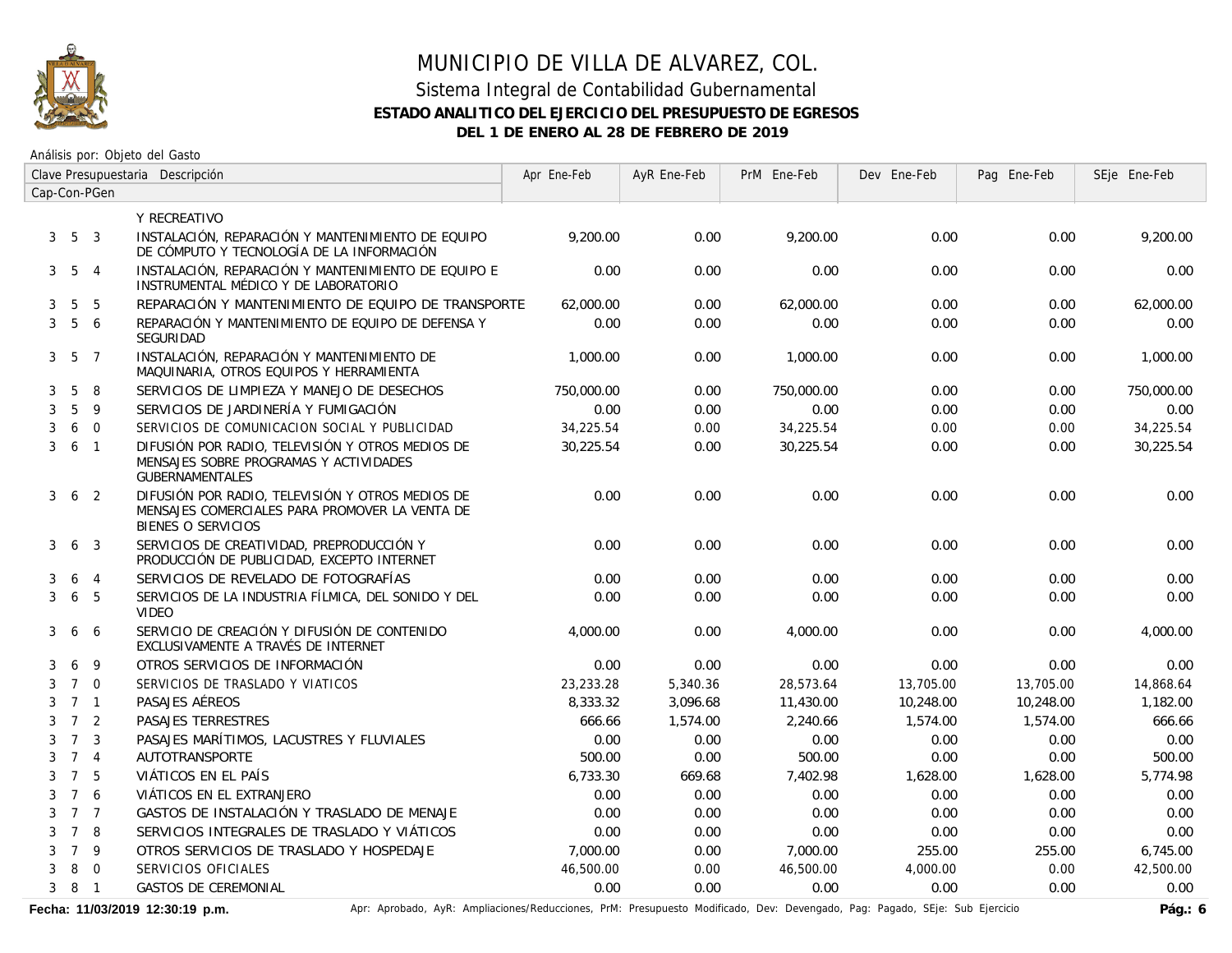

|                | Clave Presupuestaria Descripción |                | Apr Ene-Feb                                                                                      | AyR Ene-Feb  | PrM Ene-Feb  | Dev Ene-Feb   | Pag Ene-Feb  | SEje Ene-Feb |              |
|----------------|----------------------------------|----------------|--------------------------------------------------------------------------------------------------|--------------|--------------|---------------|--------------|--------------|--------------|
|                |                                  | Cap-Con-PGen   |                                                                                                  |              |              |               |              |              |              |
| 3              | 8 2                              |                | GASTOS DE ORDEN SOCIAL Y CULTURAL                                                                | 40,500.00    | 0.00         | 40,500.00     | 4,000.00     | 0.00         | 36,500.00    |
| 3              | 8                                | $\overline{3}$ | CONGRESOS Y CONVENCIONES                                                                         | 0.00         | 0.00         | 0.00          | 0.00         | 0.00         | 0.00         |
| 3              | 8                                | $\overline{4}$ | <b>EXPOSICIONES</b>                                                                              | 6,000.00     | 0.00         | 6,000.00      | 0.00         | 0.00         | 6,000.00     |
| 3              | 8                                | 5              | GASTOS DE REPRESENTACIÓN                                                                         | 0.00         | 0.00         | 0.00          | 0.00         | 0.00         | 0.00         |
| 3              | 9                                | $\Omega$       | OTROS SERVICIOS GENERALES                                                                        | 1,397,993.18 | 942,546.05   | 2,340,539.23  | 1,684,014.09 | 957,433.81   | 656,525.14   |
| 3              |                                  | 9 1            | SERVICIOS FUNERARIOS Y DE CEMENTERIOS                                                            | 0.00         | 0.00         | 0.00          | 0.00         | 0.00         | 0.00         |
| 3              | 9                                | 2              | <b>IMPUESTOS Y DERECHOS</b>                                                                      | 120,725.00   | 0.00         | 120,725.00    | 65,703.00    | 65,703.00    | 55,022.00    |
| 3              | 9                                | $\mathbf{3}$   | IMPUESTOS Y DERECHOS DE IMPORTACIÓN                                                              | 0.00         | 0.00         | 0.00          | 0.00         | 0.00         | 0.00         |
| 3              | 9                                | $\overline{4}$ | SENTENCIAS Y RESOLUCIONES POR AUTORIDAD COMPETENTE                                               | 427,268.18   | 546,651.10   | 973,919.28    | 672,257.81   | 672,257.81   | 301,661.47   |
| 3              | 9                                | 5              | PENAS, MULTAS, ACCESORIOS Y ACTUALIZACIONES                                                      | 111,000.00   | 395,894.95   | 506,894.95    | 407.478.95   | 209,473.00   | 99,416.00    |
| 3              | 9                                | 6              | OTROS GASTOS POR RESPONSABILIDADES                                                               | 4,000.00     | 0.00         | 4,000.00      | 0.00         | 0.00         | 4,000.00     |
| 3              |                                  | 9 7            | <b>UTILIDADES</b>                                                                                | 0.00         | 0.00         | 0.00          | 0.00         | 0.00         | 0.00         |
| 3              | 9                                | 8              | IMPUESTO SOBRE NOMINAS Y OTROS QUE SE DERIVEN DE<br>UNA RELACION LABORAL                         | 700,000.00   | 0.00         | 700,000.00    | 528,574.33   | 0.00         | 171,425.67   |
| 3              | 9                                | 9              | OTROS SERVICIOS GENERALES                                                                        | 35,000.00    | 0.00         | 35,000.00     | 10,000.00    | 10,000.00    | 25,000.00    |
| $\overline{4}$ | $0\quad 0$                       |                | TRANSFERENCIAS, ASIGNACIONES, SUBSIDIOS Y OTRAS<br><b>AYUDAS</b>                                 | 9,900,499,30 | 1.496.177.23 | 11,396,676.53 | 9.788.939.70 | 9.586.694.09 | 1,607,736.83 |
|                | 4 1 0                            |                | TRANSFERENCIAS INTERNAS Y ASIGNACIONES AL SECTOR<br>PÚBLICO                                      | 3,361,347.82 | 456,307.63   | 3,817,655.45  | 3,488,450.34 | 3,488,450.34 | 329,205.11   |
|                | $1\quad1$                        |                | ASIGNACIONES PRESUPUESTARIAS AL PODER EJECUTIVO                                                  | 0.00         | 0.00         | 0.00          | 0.00         | 0.00         | 0.00         |
|                | $1\quad 2$                       |                | ASIGNACIONES PRESUPUESTARIAS AL PODER LEGISLATIVO                                                | 0.00         | 0.00         | 0.00          | 0.00         | 0.00         | 0.00         |
|                | $\overline{1}$                   | 3              | ASIGNACIONES PRESUPUESTARIAS AL PODER JUDICIAL                                                   | 0.00         | 0.00         | 0.00          | 0.00         | 0.00         | 0.00         |
|                | $\overline{1}$                   | $\overline{4}$ | ASIGNACIONES PRESUPUESTARIAS A ÓRGANOS AUTÓNOMOS                                                 | 3,361,347.82 | 456,307.63   | 3,817,655.45  | 3,488,450.34 | 3,488,450.34 | 329,205.11   |
| 4              | 1 5                              |                | TRANSFERENCIAS INTERNAS OTORGADAS A ENTIDADES<br>PARAESTATALES NO EMPRESARIALES Y NO FINANCIERAS | 0.00         | 0.00         | 0.00          | 0.00         | 0.00         | 0.00         |
|                | 4 1 6                            |                | TRANSFERENCIAS INTERNAS OTORGADAS A ENTIDADES<br>PARAESTATALES EMPRESARIALES Y NO FINANCIERAS    | 0.00         | 0.00         | 0.00          | 0.00         | 0.00         | 0.00         |
|                | 4 1 7                            |                | TRANSFERENCIAS INTERNAS OTORGADAS A FIDEICOMISOS<br>PÚBLICOS EMPRESARIALES Y NO FINANCIEROS      | 0.00         | 0.00         | 0.00          | 0.00         | 0.00         | 0.00         |
|                | 4 1 8                            |                | TRANSFERENCIAS INTERNAS OTORGADAS A INSTITUCIONES<br>PARAESTATALES PÚBLICAS FINANCIERAS          | 0.00         | 0.00         | 0.00          | 0.00         | 0.00         | 0.00         |
|                | 4 1 9                            |                | TRANSFERENCIAS INTERNAS OTORGADAS A FIDEICOMISOS<br>PÚBLICOS FINANCIEROS                         | 0.00         | 0.00         | 0.00          | 0.00         | 0.00         | 0.00         |
| 4              | $2\quad 0$                       |                | TRANSFERENCIAS AL RESTO DEL SECTOR PUBLICO                                                       | 0.00         | 0.00         | 0.00          | 0.00         | 0.00         | 0.00         |
| 4              | $2 \quad 1$                      |                | TRANSFERENCIAS OTORGADAS A ENTIDADES<br>PARAESTATALES NO EMPRESARIALES Y NO FINANCIERAS          | 0.00         | 0.00         | 0.00          | 0.00         | 0.00         | 0.00         |
|                | $4$ 2 2                          |                | TRANSFERENCIAS OTORGADAS PARA ENTIDADES<br>PARAESTATALES EMPRESARIALES Y NO FINANCIERAS          | 0.00         | 0.00         | 0.00          | 0.00         | 0.00         | 0.00         |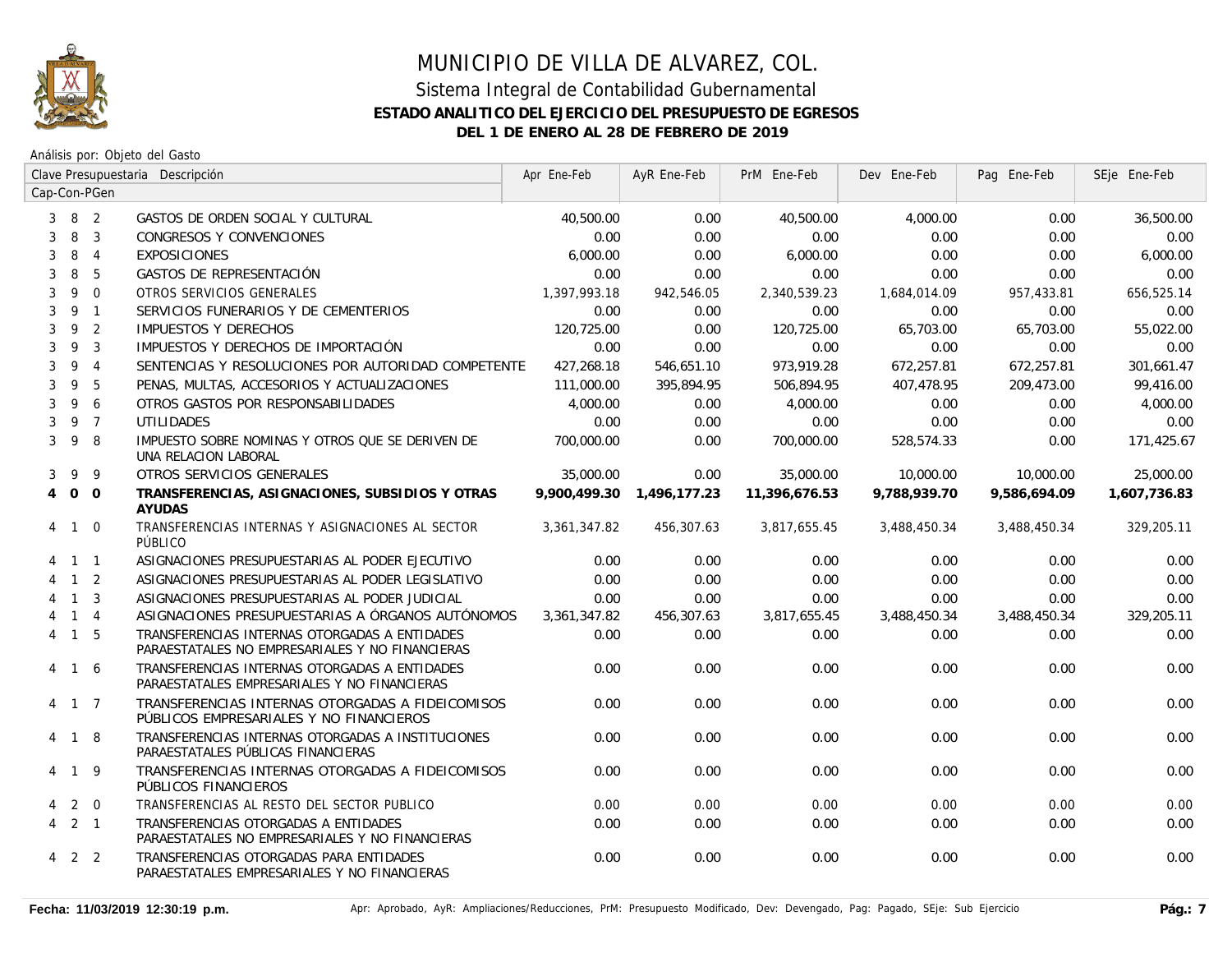

Análisis por: Objeto del Gasto

|                           |                   |                | Clave Presupuestaria Descripción                                                  | Apr Ene-Feb  | AyR Ene-Feb | PrM Ene-Feb  | Dev Ene-Feb  | Pag Ene-Feb  | SEje Ene-Feb |
|---------------------------|-------------------|----------------|-----------------------------------------------------------------------------------|--------------|-------------|--------------|--------------|--------------|--------------|
|                           |                   | Cap-Con-PGen   |                                                                                   |              |             |              |              |              |              |
|                           | $4\quad 2\quad 3$ |                | TRANSFERENCIAS OTORGADAS PARA INSTITUCIONES<br>PARAESTATALES PÚBLICAS FINANCIERAS | 0.00         | 0.00        | 0.00         | 0.00         | 0.00         | 0.00         |
| 4                         | $\overline{2}$    | $\overline{4}$ | TRANSFERENCIAS OTORGADAS A ENTIDADES FEDERATIVAS Y<br><b>MUNICIPIOS</b>           | 0.00         | 0.00        | 0.00         | 0.00         | 0.00         | 0.00         |
| 4                         | 2 5               |                | TRANSFERENCIAS A FIDEICOMISOS DE ENTIDADES<br>FEDERATIVAS Y MUNICIPIOS            | 0.00         | 0.00        | 0.00         | 0.00         | 0.00         | 0.00         |
| 4                         | 3                 | $\overline{0}$ | SUBSIDIOS Y SUBVENCIONES                                                          | 0.00         | 0.00        | 0.00         | 0.00         | 0.00         | 0.00         |
| 4                         | 3                 | $\overline{1}$ | SUBSIDIOS A LA PRODUCCIÓN                                                         | 0.00         | 0.00        | 0.00         | 0.00         | 0.00         | 0.00         |
| 4                         | 3                 | 2              | SUBSIDIOS A LA DISTRIBUCIÓN                                                       | 0.00         | 0.00        | 0.00         | 0.00         | 0.00         | 0.00         |
| 4                         | 3                 | $\overline{3}$ | SUBSIDIOS A LA INVERSIÓN                                                          | 0.00         | 0.00        | 0.00         | 0.00         | 0.00         | 0.00         |
|                           | 3                 | $\overline{4}$ | SUBSIDIOS A LA PRESTACIÓN DE SERVICIOS PÚBLICOS                                   | 0.00         | 0.00        | 0.00         | 0.00         | 0.00         | 0.00         |
| 4                         | 3                 | 5              | SUBSIDIOS PARA CUBRIR DIFERENCIALES DE TASAS DE<br><b>INTERÉS</b>                 | 0.00         | 0.00        | 0.00         | 0.00         | 0.00         | 0.00         |
| 4                         | 3                 | 6              | SUBSIDIOS A LA VIVIENDA                                                           | 0.00         | 0.00        | 0.00         | 0.00         | 0.00         | 0.00         |
| 4                         | 3                 | $\overline{7}$ | SUBVENCIONES AL CONSUMO                                                           | 0.00         | 0.00        | 0.00         | 0.00         | 0.00         | 0.00         |
|                           | 3                 | 8              | SUBSIDIOS A ENTIDADES FEDERATIVAS Y MUNICIPIOS                                    | 0.00         | 0.00        | 0.00         | 0.00         | 0.00         | 0.00         |
|                           | 3                 | 9              | OTROS SUBSIDIOS                                                                   | 0.00         | 0.00        | 0.00         | 0.00         | 0.00         | 0.00         |
|                           | $\overline{4}$    | $\overline{0}$ | AYUDAS SOCIALES                                                                   | 611,857.50   | 252,000.00  | 863,857.50   | 520,556.80   | 384,556.80   | 343,300.70   |
|                           | $\overline{4}$    | $\overline{1}$ | AYUDAS SOCIALES A PERSONAS                                                        | 406,000.00   | 252,000.00  | 658,000.00   | 502,556.80   | 366,556.80   | 155,443.20   |
| 4                         | $\overline{4}$    | $\overline{2}$ | BECAS Y OTRAS AYUDAS PARA PROGRAMAS DE<br>CAPACITACIÓN                            | 147.857.50   | 0.00        | 147.857.50   | 0.00         | 0.00         | 147,857.50   |
| 4                         | $\overline{4}$    | 3              | AYUDAS SOCIALES A INSTITUCIONES DE ENSEÑANZA                                      | 0.00         | 0.00        | 0.00         | 0.00         | 0.00         | 0.00         |
| 4                         | $\overline{4}$    | $\overline{4}$ | AYUDAS SOCIALES A ACTIVIDADES CIENTÍFICAS O<br>ACADÉMICAS                         | 0.00         | 0.00        | 0.00         | 0.00         | 0.00         | 0.00         |
|                           | 4                 | -5             | AYUDAS SOCIALES A INSTITUCIONES SIN FINES DE LUCRO                                | 58,000.00    | 0.00        | 58,000.00    | 18,000.00    | 18,000.00    | 40,000.00    |
|                           | $\overline{4}$    | 6              | AYUDAS SOCIALES A COOPERATIVAS                                                    | 0.00         | 0.00        | 0.00         | 0.00         | 0.00         | 0.00         |
|                           | $\overline{4}$    | $\overline{7}$ | AYUDAS SOCIALES A ENTIDADES DE INTERÉS PÚBLICO                                    | 0.00         | 0.00        | 0.00         | 0.00         | 0.00         | 0.00         |
|                           | $\overline{4}$    | 8              | AYUDAS POR DESASTRES NATURALES Y OTROS SINIESTROS                                 | 0.00         | 0.00        | 0.00         | 0.00         | 0.00         | 0.00         |
| $\boldsymbol{\varLambda}$ | 5                 | $\overline{0}$ | PENSIONES Y JUBILACIONES                                                          | 5,927,293.98 | 787,869.60  | 6,715,163.58 | 5,779,932.56 | 5,713,686.95 | 935,231.02   |
|                           | 5                 | $\overline{1}$ | <b>PENSIONES</b>                                                                  | 258,333.32   | 16,784.76   | 275,118.08   | 269,645.36   | 269,645.36   | 5,472.72     |
|                           | 5                 | $\overline{2}$ | <b>JUBILACIONES</b>                                                               | 5,466,666.66 | 771,084.84  | 6,237,751.50 | 5,510,287.20 | 5,444,041.59 | 727,464.30   |
|                           | 5                 | 9              | OTRAS PENSIONES Y JUBILACIONES                                                    | 202,294.00   | 0.00        | 202,294.00   | 0.00         | 0.00         | 202,294.00   |
| 4                         | 6                 | $\Omega$       | TRANSFERENCIAS A FIDEICOMISOS, MANDATOS Y OTROS<br>ANALOGOS                       | 0.00         | 0.00        | 0.00         | 0.00         | 0.00         | 0.00         |
| 4                         | 6                 | $\overline{1}$ | TRANSFERENCIAS A FIDEICOMISOS DEL PODER EJECUTIVO                                 | 0.00         | 0.00        | 0.00         | 0.00         | 0.00         | 0.00         |
| 4                         | 6                 | 2              | TRANSFERENCIAS A FIDEICOMISOS DEL PODER LEGISLATIVO                               | 0.00         | 0.00        | 0.00         | 0.00         | 0.00         | 0.00         |
| 4                         | 6                 | $\mathbf{3}$   | TRANSFERENCIAS A FIDEICOMISOS DEL PODER JUDICIAL                                  | 0.00         | 0.00        | 0.00         | 0.00         | 0.00         | 0.00         |
| 4                         | 6                 | $\overline{4}$ | TRANSFERENCIAS A FIDEICOMISOS PÚBLICOS DE ENTIDADES                               | 0.00         | 0.00        | 0.00         | 0.00         | 0.00         | 0.00         |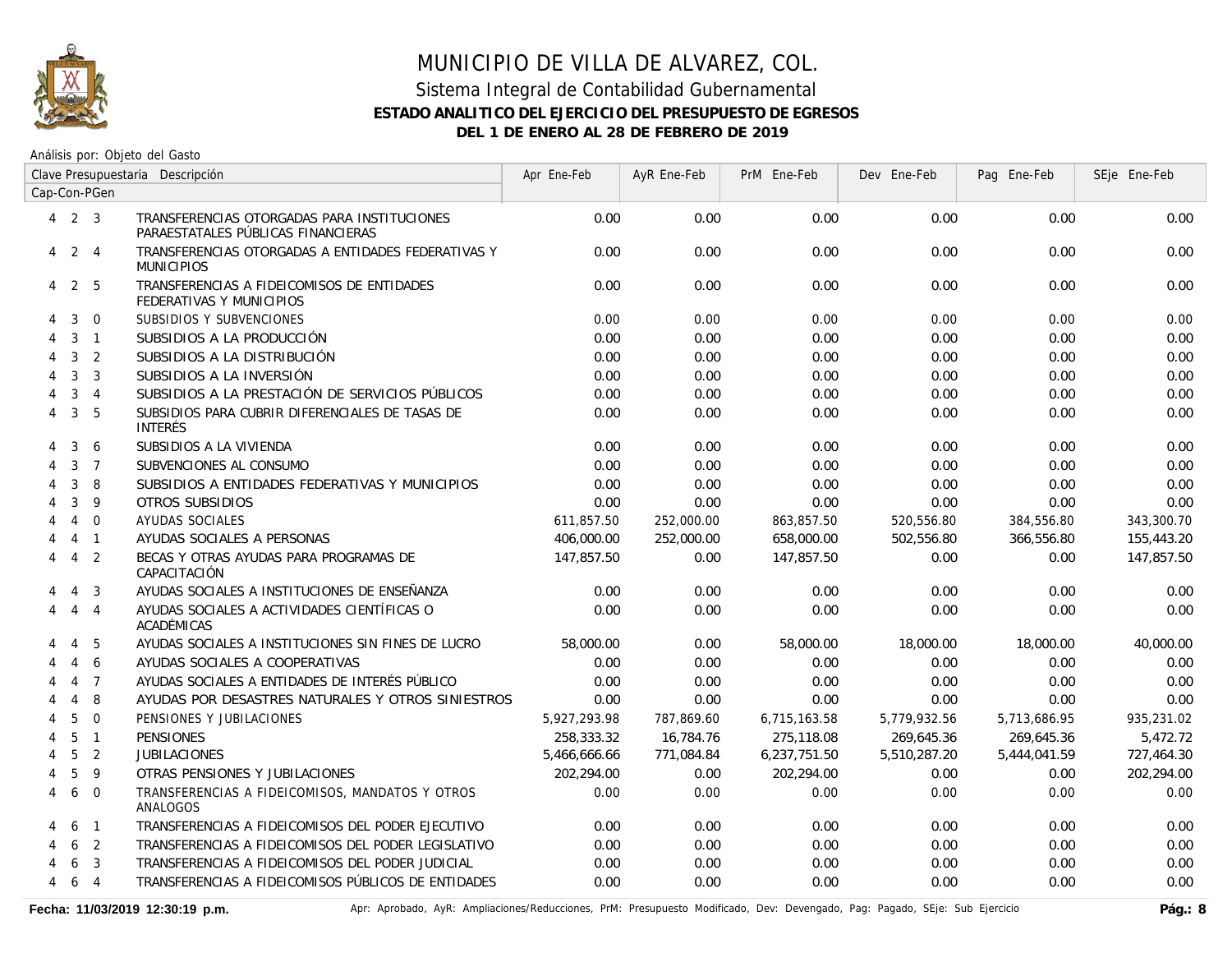

Análisis por: Objeto del Gasto

|   | Clave Presupuestaria Descripción |                |                                                                                                     | Apr Ene-Feb | AyR Ene-Feb | PrM Ene-Feb | Dev Ene-Feb | Pag Ene-Feb | SEje Ene-Feb |
|---|----------------------------------|----------------|-----------------------------------------------------------------------------------------------------|-------------|-------------|-------------|-------------|-------------|--------------|
|   |                                  | Cap-Con-PGen   |                                                                                                     |             |             |             |             |             |              |
|   |                                  |                | PARAESTATALES NO EMPRESARIALES Y NO FINANCIERAS                                                     |             |             |             |             |             |              |
| 4 | 6                                | -5             | TRANSFERENCIAS A FIDEICOMISOS PÚBLICOS DE ENTIDADES<br>PARAESTATALES EMPRESARIALES Y NO FINANCIERAS | 0.00        | 0.00        | 0.00        | 0.00        | 0.00        | 0.00         |
| 4 | 6                                | -6             | TRANSFERENCIAS A FIDEICOMISOS DE INSTITUCIONES<br>PÚBLICAS FINANCIERAS                              | 0.00        | 0.00        | 0.00        | 0.00        | 0.00        | 0.00         |
|   | 6                                | 9              | OTRAS TRANSFERENCIAS A FIDEICOMISOS                                                                 | 0.00        | 0.00        | 0.00        | 0.00        | 0.00        | 0.00         |
|   | $7^{\circ}$                      | $\overline{0}$ | TRANSFERENCIAS A LA SEGURIDAD SOCIAL                                                                | 0.00        | 0.00        | 0.00        | 0.00        | 0.00        | 0.00         |
|   | 7 <sub>1</sub>                   |                | TRANSFERENCIAS POR OBLIGACIÓN DE LEY                                                                | 0.00        | 0.00        | 0.00        | 0.00        | 0.00        | 0.00         |
| 4 | 8                                | $\overline{0}$ | <b>DONATIVOS</b>                                                                                    | 0.00        | 0.00        | 0.00        | 0.00        | 0.00        | 0.00         |
| 4 | 8                                | $\overline{1}$ | DONATIVOS A INSTITUCIONES SIN FINES DE LUCRO                                                        | 0.00        | 0.00        | 0.00        | 0.00        | 0.00        | 0.00         |
| 4 | 8                                | $\overline{2}$ | DONATIVOS A ENTIDADES FEDERATIVAS                                                                   | 0.00        | 0.00        | 0.00        | 0.00        | 0.00        | 0.00         |
| 4 | 8                                | 3              | DONATIVOS A FIDEICOMISOS PRIVADOS                                                                   | 0.00        | 0.00        | 0.00        | 0.00        | 0.00        | 0.00         |
| 4 | 8                                | $\overline{4}$ | DONATIVOS A FIDEICOMISOS ESTATALES                                                                  | 0.00        | 0.00        | 0.00        | 0.00        | 0.00        | 0.00         |
|   | 8                                | 5              | DONATIVOS INTERNACIONALES                                                                           | 0.00        | 0.00        | 0.00        | 0.00        | 0.00        | 0.00         |
| 4 | 9                                | $\Omega$       | TRANSFERENCIAS AL EXTERIOR                                                                          | 0.00        | 0.00        | 0.00        | 0.00        | 0.00        | 0.00         |
| 4 | 9                                | $\overline{1}$ | TRANSFERENCIAS PARA GOBIERNOS EXTRANJEROS                                                           | 0.00        | 0.00        | 0.00        | 0.00        | 0.00        | 0.00         |
|   | 9                                | 2              | TRANSFERENCIAS PARA ORGANISMOS INTERNACIONALES                                                      | 0.00        | 0.00        | 0.00        | 0.00        | 0.00        | 0.00         |
| 4 | 9                                | $\overline{3}$ | TRANSFERENCIAS PARA EL SECTOR PRIVADO EXTERNO                                                       | 0.00        | 0.00        | 0.00        | 0.00        | 0.00        | 0.00         |
| 5 | $\circ$                          | $\Omega$       | BIENES MUEBLES, INMUEBLES E INTANGIBLES                                                             | 433,000.00  | 0.00        | 433,000.00  | 0.00        | 0.00        | 433,000.00   |
| 5 | $\mathbf{1}$                     | $\Omega$       | MOBILIARIO Y EQUIPO DE ADMINISTRACION                                                               | 120,000.00  | 0.00        | 120,000.00  | 0.00        | 0.00        | 120,000.00   |
| 5 | $1 \quad 1$                      |                | MUEBLES DE OFICINA Y ESTANTERÍA                                                                     | 20,000.00   | 0.00        | 20,000.00   | 0.00        | 0.00        | 20,000.00    |
| 5 | $\overline{1}$                   | $\overline{2}$ | MUEBLES, EXCEPTO DE OFICINA Y ESTANTERÍA                                                            | 0.00        | 0.00        | 0.00        | 0.00        | 0.00        | 0.00         |
| 5 | $\mathbf{1}$                     | $\overline{3}$ | BIENES ARTÍSTICOS, CULTURALES Y CIENTÍFICOS                                                         | 0.00        | 0.00        | 0.00        | 0.00        | 0.00        | 0.00         |
| 5 | $1 \quad 4$                      |                | <b>OBJETOS DE VALOR</b>                                                                             | 0.00        | 0.00        | 0.00        | 0.00        | 0.00        | 0.00         |
| 5 | $1\quad5$                        |                | EQUIPO DE CÓMPUTO Y DE TECNOLOGÍAS DE LA<br><b>INFORMACIÓN</b>                                      | 100,000.00  | 0.00        | 100,000.00  | 0.00        | 0.00        | 100,000.00   |
| 5 | $\mathbf{1}$                     | - 9            | OTROS MOBILIARIOS Y EQUIPOS DE ADMINISTRACIÓN                                                       | 0.00        | 0.00        | 0.00        | 0.00        | 0.00        | 0.00         |
| 5 | 2                                | $\Omega$       | MOBILIARIO Y EQUIPO EDUCACIONAL Y RECREATIVO                                                        | 80,000.00   | 0.00        | 80,000.00   | 0.00        | 0.00        | 80,000.00    |
| 5 | $2 \quad 1$                      |                | EQUIPOS Y APARATOS AUDIOVISUALES                                                                    | 0.00        | 0.00        | 0.00        | 0.00        | 0.00        | 0.00         |
| 5 |                                  | 2 <sub>2</sub> | APARATOS DEPORTIVOS                                                                                 | 0.00        | 0.00        | 0.00        | 0.00        | 0.00        | 0.00         |
| 5 | $2 \quad 3$                      |                | CÁMARAS FOTOGRÁFICAS Y DE VIDEO                                                                     | 80,000.00   | 0.00        | 80,000.00   | 0.00        | 0.00        | 80,000.00    |
| 5 | 2                                | 9              | OTRO MOBILIARIO Y EQUIPO EDUCACIONAL Y RECREATIVO                                                   | 0.00        | 0.00        | 0.00        | 0.00        | 0.00        | 0.00         |
| 5 | $\mathbf{3}$                     | $\overline{0}$ | EQUIPO E INSTRUMENTAL MEDICO Y DE LABORATORIO                                                       | 0.00        | 0.00        | 0.00        | 0.00        | 0.00        | 0.00         |
| 5 | 3                                | $\overline{1}$ | EQUIPO MÉDICO Y DE LABORATORIO                                                                      | 0.00        | 0.00        | 0.00        | 0.00        | 0.00        | 0.00         |
| 5 | 3                                | 2              | INSTRUMENTAL MÉDICO Y DE LABORATORIO                                                                | 0.00        | 0.00        | 0.00        | 0.00        | 0.00        | 0.00         |
| 5 | $\overline{4}$                   | $\Omega$       | VEHICULOS Y EQUIPO DE TRANSPORTE                                                                    | 200,000.00  | 0.00        | 200,000.00  | 0.00        | 0.00        | 200,000.00   |
|   | $5\quad 4\quad 1$                |                | AUTOMOVILES Y EQUIPO TERRESTRE                                                                      | 200,000.00  | 0.00        | 200,000.00  | 0.00        | 0.00        | 200,000.00   |
|   |                                  |                |                                                                                                     |             |             |             |             |             |              |

Fecha: 11/03/2019 12:30:19 p.m. **Aprical Aprical Agelia**, AyR: Ampliaciones/Reducciones, PrM: Presupuesto Modificado, Dev: Devengado, Pag: Pagado, SEje: Sub Ejercicio **Pág.: 9**<br>Pág.: 9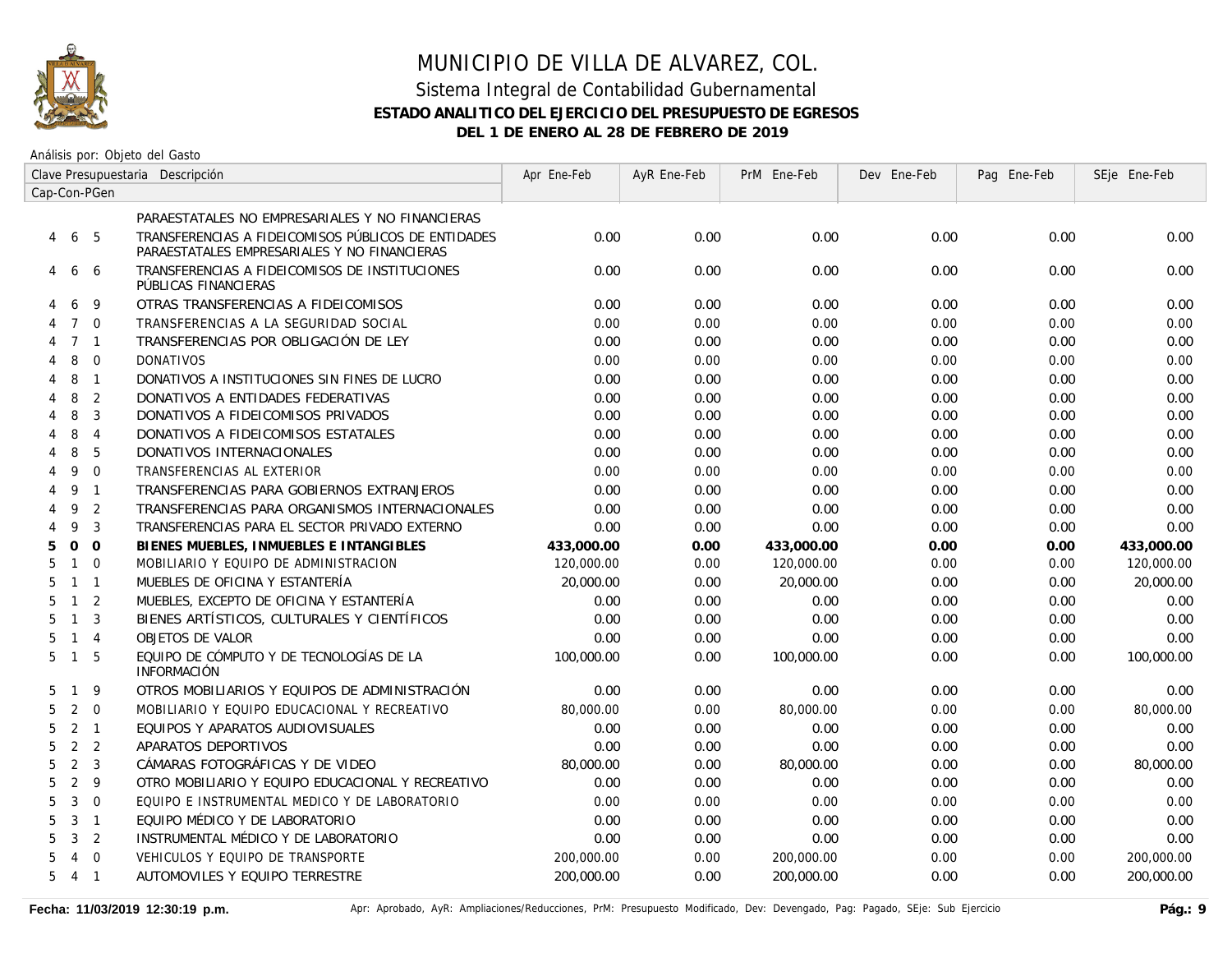

|                   | Clave Presupuestaria Descripción |                |                                                                                          | Apr Ene-Feb | AyR Ene-Feb | PrM Ene-Feb | Dev Ene-Feb | Pag Ene-Feb | SEje Ene-Feb |
|-------------------|----------------------------------|----------------|------------------------------------------------------------------------------------------|-------------|-------------|-------------|-------------|-------------|--------------|
| Cap-Con-PGen      |                                  |                |                                                                                          |             |             |             |             |             |              |
| $5\quad 4\quad 2$ |                                  |                | CARROCERÍAS Y REMOLQUES                                                                  | 0.00        | 0.00        | 0.00        | 0.00        | 0.00        | 0.00         |
| 5                 | $\overline{4}$                   | $\overline{3}$ | EQUIPO AEROESPACIAL                                                                      | 0.00        | 0.00        | 0.00        | 0.00        | 0.00        | 0.00         |
| 5                 | $\overline{4}$                   | $\overline{4}$ | EQUIPO FERROVIARIO                                                                       | 0.00        | 0.00        | 0.00        | 0.00        | 0.00        | 0.00         |
| 5                 | $\overline{4}$                   | 5              | <b>EMBARCACIONES</b>                                                                     | 0.00        | 0.00        | 0.00        | 0.00        | 0.00        | 0.00         |
| 5                 | $\overline{4}$                   | 9              | OTROS EQUIPOS DE TRANSPORTE                                                              | 0.00        | 0.00        | 0.00        | 0.00        | 0.00        | 0.00         |
| 5                 | 5                                | $\overline{0}$ | EQUIPO DE DEFENSA Y SEGURIDAD                                                            | 0.00        | 0.00        | 0.00        | 0.00        | 0.00        | 0.00         |
| 5                 | 5                                | $\overline{1}$ | EQUIPO DE DEFENSA Y SEGURIDAD                                                            | 0.00        | 0.00        | 0.00        | 0.00        | 0.00        | 0.00         |
| 5                 | 6                                | $\overline{0}$ | MAQUINARIA, OTROS EQUIPOS Y HERRAMIENTAS                                                 | 33,000.00   | 0.00        | 33,000.00   | 0.00        | 0.00        | 33,000.00    |
| 5                 | 6                                | $\overline{1}$ | MAQUINARIA Y EQUIPO AGROPECUARIO                                                         | 0.00        | 0.00        | 0.00        | 0.00        | 0.00        | 0.00         |
| 5                 | 6                                | $\overline{2}$ | MAQUINARIA Y EQUIPO INDUSTRIAL                                                           | 0.00        | 0.00        | 0.00        | 0.00        | 0.00        | 0.00         |
| 5                 | 6                                | $\overline{3}$ | MAQUINARIA Y EQUIPO DE CONSTRUCCIÓN                                                      | 0.00        | 0.00        | 0.00        | 0.00        | 0.00        | 0.00         |
| 5                 | 6                                | $\overline{4}$ | SISTEMAS DE AIRE ACONDICIONADO, CALEFACCIÓN Y DE<br>REFRIGERACIÓN INDUSTRIAL Y COMERCIAL | 8,000.00    | 0.00        | 8,000.00    | 0.00        | 0.00        | 8,000.00     |
| 5                 | 6                                | 5              | EQUIPO DE COMUNICACIÓN Y TELECOMUNICACIÓN                                                | 25,000.00   | 0.00        | 25,000.00   | 0.00        | 0.00        | 25,000.00    |
| 5                 | 6 6                              |                | EQUIPOS DE GENERACIÓN ELÉCTRICA, APARATOS Y<br>ACCESORIOS ELÉCTRICOS                     | 0.00        | 0.00        | 0.00        | 0.00        | 0.00        | 0.00         |
| 5                 | 6                                | $\overline{7}$ | HERRAMIENTAS Y MÁQUINAS-HERRAMIENTA                                                      | 0.00        | 0.00        | 0.00        | 0.00        | 0.00        | 0.00         |
| 5                 | 6                                | 9              | <b>OTROS EQUIPOS</b>                                                                     | 0.00        | 0.00        | 0.00        | 0.00        | 0.00        | 0.00         |
| 5                 | $7^{\circ}$                      | $\overline{0}$ | <b>ACTIVOS BIOLOGICOS</b>                                                                | 0.00        | 0.00        | 0.00        | 0.00        | 0.00        | 0.00         |
| 5                 | 7 <sub>1</sub>                   |                | <b>BOVINOS</b>                                                                           | 0.00        | 0.00        | 0.00        | 0.00        | 0.00        | 0.00         |
| 5                 | 7 <sub>2</sub>                   |                | <b>PORCINOS</b>                                                                          | 0.00        | 0.00        | 0.00        | 0.00        | 0.00        | 0.00         |
| 5                 | 7 <sup>3</sup>                   |                | <b>AVES</b>                                                                              | 0.00        | 0.00        | 0.00        | 0.00        | 0.00        | 0.00         |
| 5                 | 7 <sub>4</sub>                   |                | OVINOS Y CAPRINOS                                                                        | 0.00        | 0.00        | 0.00        | 0.00        | 0.00        | 0.00         |
| 5                 | $7^{\circ}$                      | 5              | PECES Y ACUICULTURA                                                                      | 0.00        | 0.00        | 0.00        | 0.00        | 0.00        | 0.00         |
| 5                 | $7\overline{ }$                  | 6              | <b>EOUINOS</b>                                                                           | 0.00        | 0.00        | 0.00        | 0.00        | 0.00        | 0.00         |
| 5                 | 7 7                              |                | ESPECIES MENORES Y DE ZOOLÓGICO                                                          | 0.00        | 0.00        | 0.00        | 0.00        | 0.00        | 0.00         |
| 5                 | $7\overline{ }$                  | 8              | ARBOLES Y PLANTAS                                                                        | 0.00        | 0.00        | 0.00        | 0.00        | 0.00        | 0.00         |
| 5                 | $\overline{7}$                   | 9              | OTROS ACTIVOS BIOLÓGICOS                                                                 | 0.00        | 0.00        | 0.00        | 0.00        | 0.00        | 0.00         |
| 5                 | 8                                | $\mathbf 0$    | <b>BIENES INMUEBLES</b>                                                                  | 0.00        | 0.00        | 0.00        | 0.00        | 0.00        | 0.00         |
| 5                 | 8                                | $\overline{1}$ | <b>TERRENOS</b>                                                                          | 0.00        | 0.00        | 0.00        | 0.00        | 0.00        | 0.00         |
| 5                 | 8                                | $\overline{2}$ | <b>VIVIENDAS</b>                                                                         | 0.00        | 0.00        | 0.00        | 0.00        | 0.00        | 0.00         |
| 5                 | 8                                | $\overline{3}$ | EDIFICIOS NO RESIDENCIALES                                                               | 0.00        | 0.00        | 0.00        | 0.00        | 0.00        | 0.00         |
| 5                 | 8                                | 9              | OTROS BIENES INMUEBLES                                                                   | 0.00        | 0.00        | 0.00        | 0.00        | 0.00        | 0.00         |
| 5                 | 9                                | $\overline{0}$ | <b>ACTIVOS INTANGIBLES</b>                                                               | 0.00        | 0.00        | 0.00        | 0.00        | 0.00        | 0.00         |
| 5                 | 9                                | $\overline{1}$ | <b>SOFTWARE</b>                                                                          | 0.00        | 0.00        | 0.00        | 0.00        | 0.00        | 0.00         |
| 5                 | 9                                | 2              | <b>PATENTES</b>                                                                          | 0.00        | 0.00        | 0.00        | 0.00        | 0.00        | 0.00         |
| 5                 | 9 3                              |                | <b>MARCAS</b>                                                                            | 0.00        | 0.00        | 0.00        | 0.00        | 0.00        | 0.00         |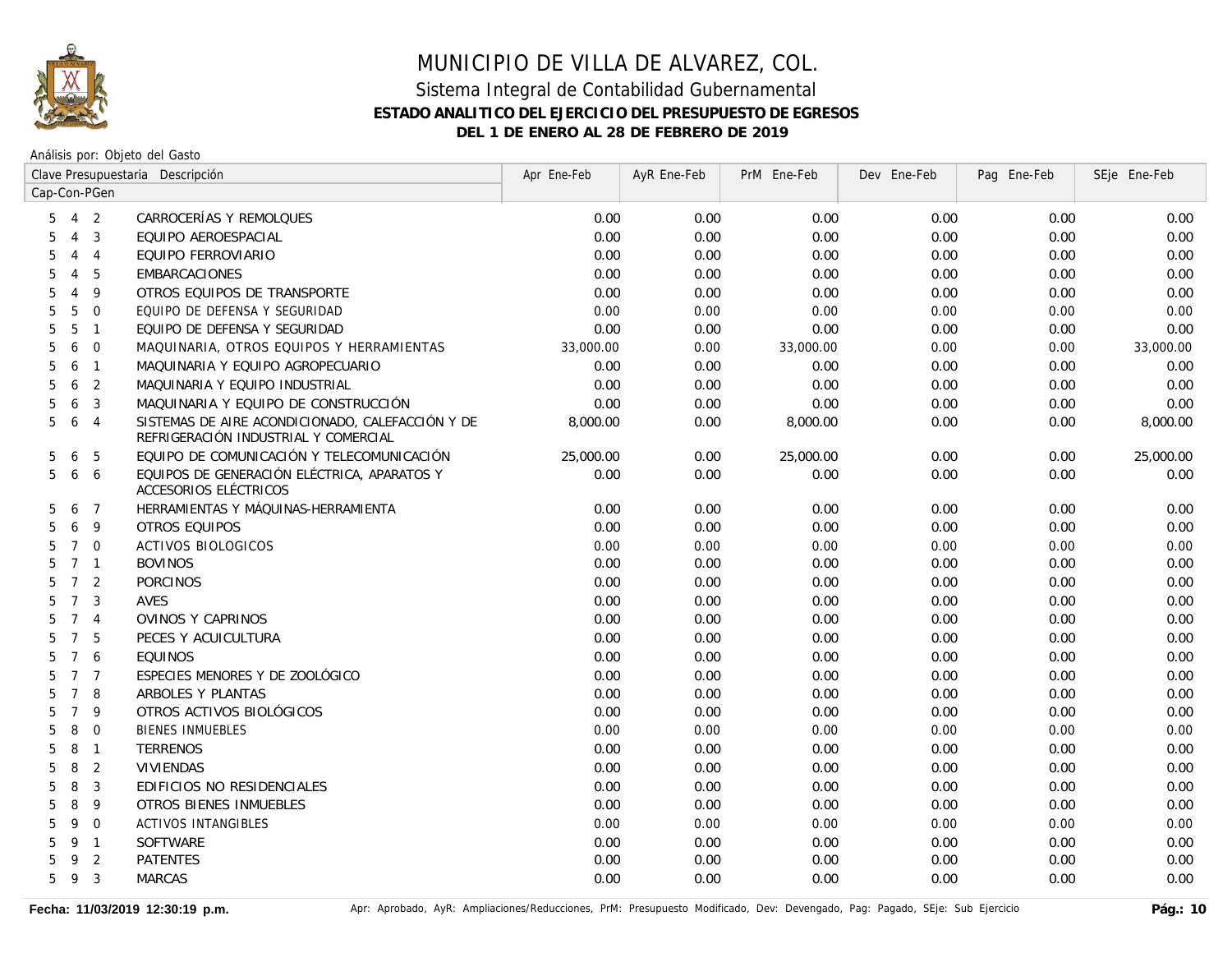

|   | Clave Presupuestaria Descripción |                |                                                                                                                         | Apr Ene-Feb  | AyR Ene-Feb | PrM Ene-Feb  | Dev Ene-Feb | Pag Ene-Feb | SEje Ene-Feb |
|---|----------------------------------|----------------|-------------------------------------------------------------------------------------------------------------------------|--------------|-------------|--------------|-------------|-------------|--------------|
|   |                                  | Cap-Con-PGen   |                                                                                                                         |              |             |              |             |             |              |
| 5 | 9 4                              |                | <b>DERECHOS</b>                                                                                                         | 0.00         | 0.00        | 0.00         | 0.00        | 0.00        | 0.00         |
| 5 | 9                                | 5              | CONCESIONES                                                                                                             | 0.00         | 0.00        | 0.00         | 0.00        | 0.00        | 0.00         |
| 5 | 9                                | 6              | <b>FRANQUICIAS</b>                                                                                                      | 0.00         | 0.00        | 0.00         | 0.00        | 0.00        | 0.00         |
| 5 | 9                                | $\overline{7}$ | LICENCIAS INFORMÁTICAS E INTELECTUALES                                                                                  | 0.00         | 0.00        | 0.00         | 0.00        | 0.00        | 0.00         |
| 5 | 9                                | 8              | LICENCIAS INDUSTRIALES, COMERCIALES Y OTRAS                                                                             | 0.00         | 0.00        | 0.00         | 0.00        | 0.00        | 0.00         |
| 5 | 9                                | 9              | OTROS ACTIVOS INTANGIBLES                                                                                               | 0.00         | 0.00        | 0.00         | 0.00        | 0.00        | 0.00         |
| 6 | $\mathbf 0$                      | $\overline{0}$ | <b>INVERSION PUBLICA</b>                                                                                                | 2,288,093.50 | 0.00        | 2,288,093.50 | 0.00        | 0.00        | 2,288,093.50 |
| 6 |                                  | $1\quad 0$     | OBRA PUBLICA EN BIENES DE DOMINIO PUBLICO                                                                               | 2,288,093.50 | 0.00        | 2,288,093.50 | 0.00        | 0.00        | 2,288,093.50 |
| 6 |                                  | $1 \quad 1$    | EDIFICACIÓN HABITACIONAL                                                                                                | 0.00         | 0.00        | 0.00         | 0.00        | 0.00        | 0.00         |
| 6 |                                  | $1\quad 2$     | EDIFICACIÓN NO HABITACIONAL                                                                                             | 0.00         | 0.00        | 0.00         | 0.00        | 0.00        | 0.00         |
| 6 |                                  | $1 \quad 3$    | CONSTRUCCIÓN DE OBRAS PARA EL ABASTECIMIENTO DE<br>AGUA, PETRÓLEO, GAS, ELECTRICIDAD Y<br>TELECOMUNICACIONES            | 0.00         | 0.00        | 0.00         | 0.00        | 0.00        | 0.00         |
| 6 | $1 \quad 4$                      |                | DIVISIÓN DE TERRENOS Y CONSTRUCCIÓN DE OBRAS DE<br>URBANIZACIÓN                                                         | 2.288.093.50 | 0.00        | 2,288,093.50 | 0.00        | 0.00        | 2,288,093.50 |
| 6 | $\overline{1}$                   | 5              | CONSTRUCCIÓN DE VÍAS DE COMUNICACIÓN                                                                                    | 0.00         | 0.00        | 0.00         | 0.00        | 0.00        | 0.00         |
| 6 |                                  | 1 6            | OTRAS CONSTRUCCIONES DE INGENIERÍA CIVIL U OBRA<br>PESADA                                                               | 0.00         | 0.00        | 0.00         | 0.00        | 0.00        | 0.00         |
| 6 | $1\quad 7$                       |                | INSTALACIONES Y EQUIPAMIENTO EN CONSTRUCCIONES                                                                          | 0.00         | 0.00        | 0.00         | 0.00        | 0.00        | 0.00         |
| 6 | 1 9                              |                | TRABAJOS DE ACABADOS EN EDIFICACIONES Y OTROS<br>TRABAJOS ESPECIALIZADOS                                                | 0.00         | 0.00        | 0.00         | 0.00        | 0.00        | 0.00         |
| 6 |                                  | $2 \quad 0$    | OBRA PUBLICA EN BIENES PROPIOS                                                                                          | 0.00         | 0.00        | 0.00         | 0.00        | 0.00        | 0.00         |
| 6 |                                  | $2 \quad 1$    | EDIFICACIÓN HABITACIONAL                                                                                                | 0.00         | 0.00        | 0.00         | 0.00        | 0.00        | 0.00         |
| 6 |                                  | 2 <sub>2</sub> | EDIFICACIÓN NO HABITACIONAL                                                                                             | 0.00         | 0.00        | 0.00         | 0.00        | 0.00        | 0.00         |
| 6 | 2 <sup>3</sup>                   |                | CONSTRUCCIÓN DE OBRAS PARA EL ABASTECIMIENTO DE<br>AGUA, PETRÓLEO, GAS, ELECTRICIDAD Y<br>TELECOMUNICACIONES            | 0.00         | 0.00        | 0.00         | 0.00        | 0.00        | 0.00         |
| 6 |                                  | 2 4            | DIVISIÓN DE TERRENOS Y CONSTRUCCIÓN DE OBRAS DE<br>URBANIZACIÓN                                                         | 0.00         | 0.00        | 0.00         | 0.00        | 0.00        | 0.00         |
| 6 |                                  | 2 <sub>5</sub> | CONSTRUCCIÓN DE VÍAS DE COMUNICACIÓN                                                                                    | 0.00         | 0.00        | 0.00         | 0.00        | 0.00        | 0.00         |
| 6 |                                  | 2 6            | OTRAS CONSTRUCCIONES DE INGENIERÍA CIVIL U OBRA<br><b>PESADA</b>                                                        | 0.00         | 0.00        | 0.00         | 0.00        | 0.00        | 0.00         |
| 6 |                                  | 2 7            | INSTALACIONES Y EQUIPAMIENTO EN CONSTRUCCIONES                                                                          | 0.00         | 0.00        | 0.00         | 0.00        | 0.00        | 0.00         |
| 6 |                                  | $2 \quad 9$    | TRABAJOS DE ACABADOS EN EDIFICACIONES Y OTROS<br>TRABAJOS ESPECIALIZADOS                                                | 0.00         | 0.00        | 0.00         | 0.00        | 0.00        | 0.00         |
| 6 | $\mathbf{3}$                     | $\overline{0}$ | PROYECTOS PRODUCTIVOS Y ACCIONES DE FOMENTO                                                                             | 0.00         | 0.00        | 0.00         | 0.00        | 0.00        | 0.00         |
| 6 | 3 <sub>1</sub>                   |                | ESTUDIOS, FORMULACIÓN Y EVALUACIÓN DE PROYECTOS<br>PRODUCTIVOS NO INCLUIDOS EN CONCEPTOS ANTERIORES<br>DE ESTE CAPÍTULO | 0.00         | 0.00        | 0.00         | 0.00        | 0.00        | 0.00         |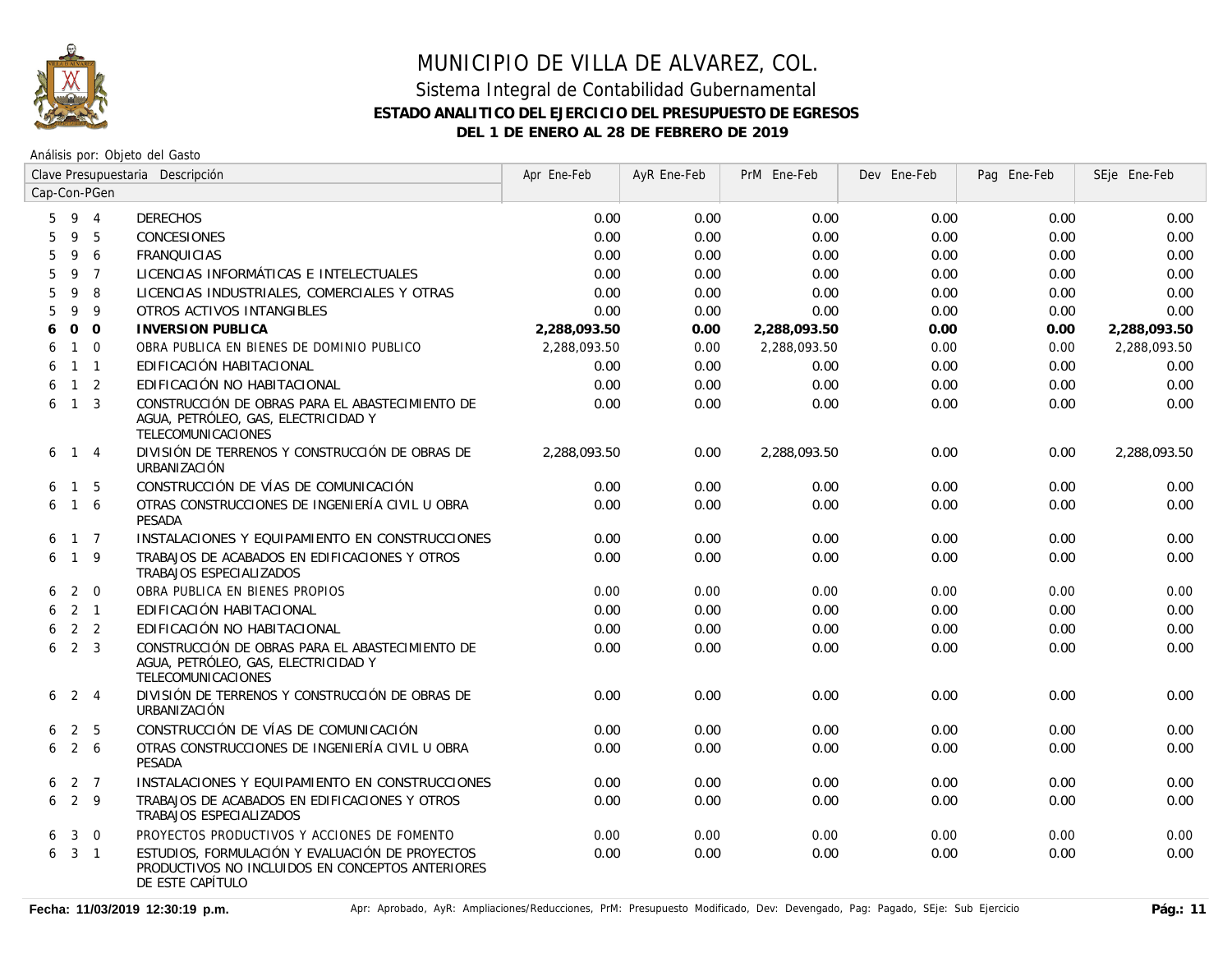

### Sistema Integral de Contabilidad Gubernamental **ESTADO ANALITICO DEL EJERCICIO DEL PRESUPUESTO DE EGRESOS DEL 1 DE ENERO AL 28 DE FEBRERO DE 2019**

|             | Clave Presupuestaria Descripción |                | Apr Ene-Feb                                                                                                                              | AyR Ene-Feb | PrM Ene-Feb | Dev Ene-Feb | Pag Ene-Feb | SEje Ene-Feb |           |
|-------------|----------------------------------|----------------|------------------------------------------------------------------------------------------------------------------------------------------|-------------|-------------|-------------|-------------|--------------|-----------|
|             |                                  | Cap-Con-PGen   |                                                                                                                                          |             |             |             |             |              |           |
|             | $6\quad 3\quad 2$                |                | EJECUCIÓN DE PROYECTOS PRODUCTIVOS NO INCLUIDOS EN<br>CONCEPTOS ANTERIORES DE ESTE CAPÍTULO                                              | 0.00        | 0.00        | 0.00        | 0.00        | 0.00         | 0.00      |
|             | 7 0 0                            |                | INVERSIONES FINANCIERAS Y OTRAS PROVISIONES                                                                                              | 33,333.32   | 0.00        | 33,333.32   | 0.00        | 0.00         | 33,333.32 |
|             | $7\quad1\quad0$                  |                | INVERSIONES PARA EL FOMENTO DE ACTIVIDADES<br><b>PRODUCTIVAS</b>                                                                         | 0.00        | 0.00        | 0.00        | 0.00        | 0.00         | 0.00      |
|             | $7 \quad 1 \quad 1$              |                | CRÉDITOS OTORGADOS POR ENTIDADES FEDERATIVAS Y<br>MUNICIPIOS AL SECTOR SOCIAL Y PRIVADO PARA EL<br>FOMENTO DE ACTIVIDADES PRODUCTIVAS    | 0.00        | 0.00        | 0.00        | 0.00        | 0.00         | 0.00      |
|             | $7 \quad 1 \quad 2$              |                | CRÉDITOS OTORGADOS POR LAS ENTIDADES FEDERATIVAS A<br>MUNICIPIOS PARA EL FOMENTO DE ACTIVIDADES<br><b>PRODUCTIVAS</b>                    | 0.00        | 0.00        | 0.00        | 0.00        | 0.00         | 0.00      |
|             | 720                              |                | ACCIONES Y PARTICIPACIONES DE CAPITAL                                                                                                    | 0.00        | 0.00        | 0.00        | 0.00        | 0.00         | 0.00      |
|             | $7 \quad 2 \quad 1$              |                | ACCIONES Y PARTICIPACIONES DE CAPITAL EN ENTIDADES<br>PARAESTATALES NO EMPRESARIALES Y NO FINANCIERAS<br>CON FINES DE POLÍTICA ECONÓMICA | 0.00        | 0.00        | 0.00        | 0.00        | 0.00         | 0.00      |
|             | 722                              |                | ACCIONES Y PARTICIPACIONES DE CAPITAL EN ENTIDADES<br>PARAESTATALES EMPRESARIALES Y NO FINANCIERAS CON<br>FINES DE POLÍTICA ECONÓMICA    | 0.00        | 0.00        | 0.00        | 0.00        | 0.00         | 0.00      |
|             | 723                              |                | ACCIONES Y PARTICIPACIONES DE CAPITAL EN<br>INSTITUCIONES PARAESTATALES PÚBLICAS FINANCIERAS<br>CON FINES DE POLÍTICA ECONÓMICA          | 0.00        | 0.00        | 0.00        | 0.00        | 0.00         | 0.00      |
|             | $7 \quad 2 \quad 4$              |                | ACCIONES Y PARTICIPACIONES DE CAPITAL EN EL SECTOR<br>PRIVADO CON FINES DE POLÍTICA ECONÓMICA                                            | 0.00        | 0.00        | 0.00        | 0.00        | 0.00         | 0.00      |
|             | 7 2 5                            |                | ACCIONES Y PARTICIPACIONES DE CAPITAL EN ORGANISMOS<br>INTERNACIONALES CON FINES DE POLÍTICA ECONÓMICA                                   | 0.00        | 0.00        | 0.00        | 0.00        | 0.00         | 0.00      |
|             | 726                              |                | ACCIONES Y PARTICIPACIONES DE CAPITAL EN EL SECTOR<br>EXTERNO CON FINES DE POLÍTICA ECONÓMICA                                            | 0.00        | 0.00        | 0.00        | 0.00        | 0.00         | 0.00      |
|             | $727$                            |                | ACCIONES Y PARTICIPACIONES DE CAPITAL EN EL SECTOR<br>PÚBLICO CON FINES DE GESTIÓN DE LIQUIDEZ                                           | 0.00        | 0.00        | 0.00        | 0.00        | 0.00         | 0.00      |
|             | 728                              |                | ACCIONES Y PARTICIPACIONES DE CAPITAL EN EL SECTOR<br>PRIVADO CON FINES DE GESTIÓN DE LIQUIDEZ                                           | 0.00        | 0.00        | 0.00        | 0.00        | 0.00         | 0.00      |
|             | 729                              |                | ACCIONES Y PARTICIPACIONES DE CAPITAL EN EL SECTOR<br>EXTERNO CON FINES DE GESTIÓN DE LIQUIDEZ                                           | 0.00        | 0.00        | 0.00        | 0.00        | 0.00         | 0.00      |
| $7^{\circ}$ | $\mathbf{3}$                     | $\overline{0}$ | COMPRA DE TITULOS Y VALORES                                                                                                              | 0.00        | 0.00        | 0.00        | 0.00        | 0.00         | 0.00      |
| $7^{\circ}$ |                                  | $3 \quad 1$    | <b>BONOS</b>                                                                                                                             | 0.00        | 0.00        | 0.00        | 0.00        | 0.00         | 0.00      |
|             | $7 \quad 3 \quad 2$              |                | VALORES REPRESENTATIVOS DE DEUDA ADQUIRIDOS CON<br>FINES DE POLÍTICA ECONÓMICA                                                           | 0.00        | 0.00        | 0.00        | 0.00        | 0.00         | 0.00      |
|             | $7 \quad 3 \quad 3$              |                | VALORES REPRESENTATIVOS DE DEUDA ADQUIRIDOS CON<br>FINES DE GESTIÓN DE LIQUIDEZ                                                          | 0.00        | 0.00        | 0.00        | 0.00        | 0.00         | 0.00      |
|             | $7 \quad 3 \quad 4$              |                | OBLIGACIONES NEGOCIABLES ADQUIRIDAS CON FINES DE                                                                                         | 0.00        | 0.00        | 0.00        | 0.00        | 0.00         | 0.00      |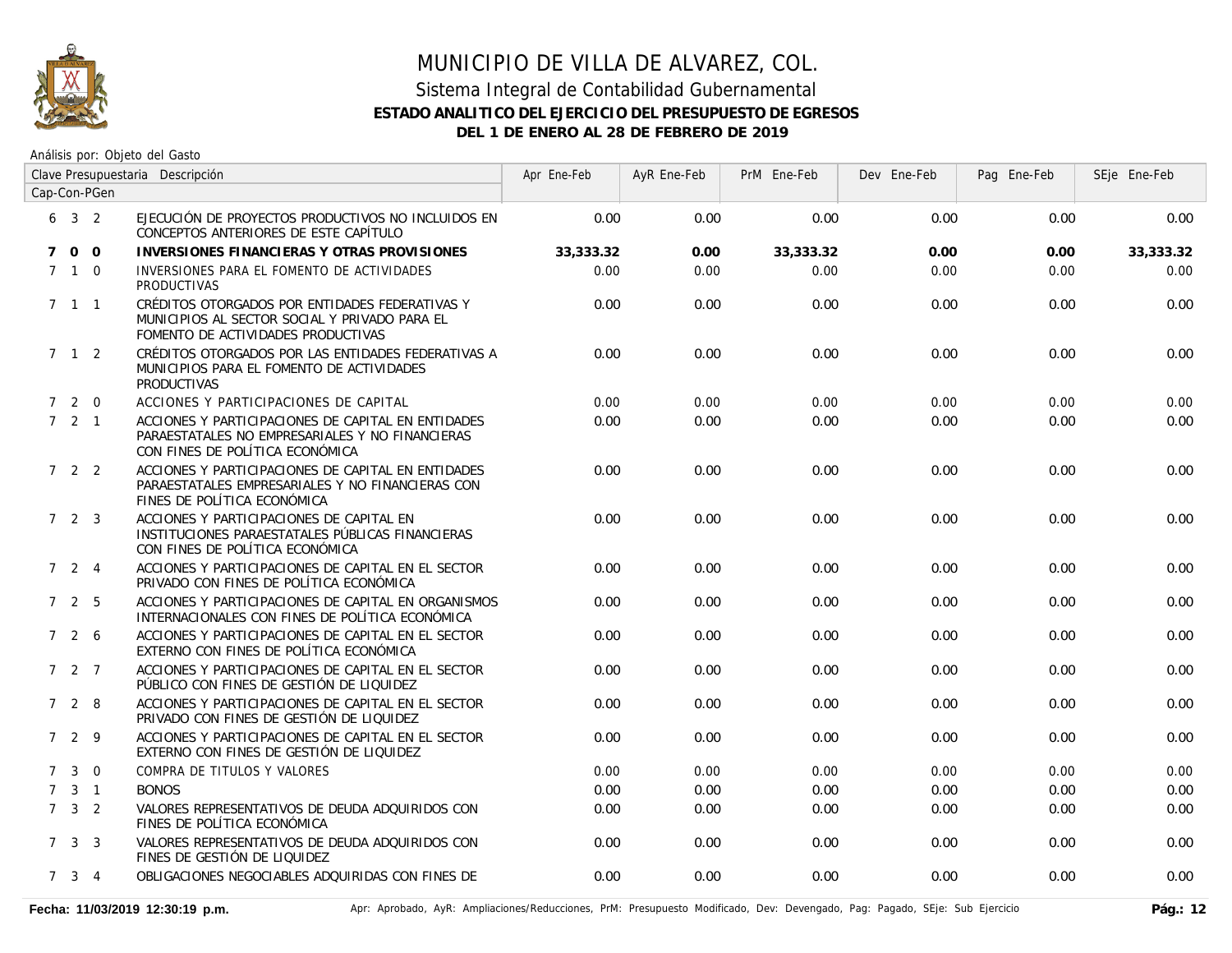

### Sistema Integral de Contabilidad Gubernamental **ESTADO ANALITICO DEL EJERCICIO DEL PRESUPUESTO DE EGRESOS DEL 1 DE ENERO AL 28 DE FEBRERO DE 2019**

| Clave Presupuestaria Descripción |                     |                |                                                                                                                          | Apr Ene-Feb | AyR Ene-Feb | PrM Ene-Feb | Dev Ene-Feb | Pag Ene-Feb | SEje Ene-Feb |
|----------------------------------|---------------------|----------------|--------------------------------------------------------------------------------------------------------------------------|-------------|-------------|-------------|-------------|-------------|--------------|
| Cap-Con-PGen                     |                     |                |                                                                                                                          |             |             |             |             |             |              |
|                                  |                     |                | POLÍTICA ECONÓMICA                                                                                                       |             |             |             |             |             |              |
|                                  | $7 \quad 3 \quad 5$ |                | OBLIGACIONES NEGOCIABLES ADQUIRIDAS CON FINES DE<br><b>GESTIÓN DE LIQUIDEZ</b>                                           | 0.00        | 0.00        | 0.00        | 0.00        | 0.00        | 0.00         |
| $7^{\circ}$                      |                     | $3 \quad 9$    | <b>OTROS VALORES</b>                                                                                                     | 0.00        | 0.00        | 0.00        | 0.00        | 0.00        | 0.00         |
|                                  |                     | $4\quad 0$     | <b>CONCESION DE PRESTAMOS</b>                                                                                            | 0.00        | 0.00        | 0.00        | 0.00        | 0.00        | 0.00         |
|                                  | 7 4 1               |                | CONCESIÓN DE PRÉSTAMOS A ENTIDADES PARAESTATALES<br>NO EMPRESARIALES Y NO FINANCIERAS CON FINES DE<br>POLÍTICA ECONÓMICA | 0.00        | 0.00        | 0.00        | 0.00        | 0.00        | 0.00         |
|                                  | $7 \quad 4 \quad 2$ |                | CONCESIÓN DE PRÉSTAMOS A ENTIDADES PARAESTATALES<br>EMPRESARIALES Y NO FINANCIERAS CON FINES DE POLÍTICA<br>ECONÓMICA    | 0.00        | 0.00        | 0.00        | 0.00        | 0.00        | 0.00         |
| $7^{\circ}$                      |                     | 4 3            | CONCESIÓN DE PRÉSTAMOS A INSTITUCIONES<br>PARAESTATALES PÚBLICAS FINANCIERAS CON FINES DE<br>POLÍTICA ECONÓMICA          | 0.00        | 0.00        | 0.00        | 0.00        | 0.00        | 0.00         |
| 7                                |                     | 4 4            | CONCESIÓN DE PRÉSTAMOS A ENTIDADES FEDERATIVAS Y<br>MUNICIPIOS CON FINES DE POLÍTICA ECONÓMICA                           | 0.00        | 0.00        | 0.00        | 0.00        | 0.00        | 0.00         |
| $7^{\circ}$                      |                     | 4 5            | CONCESIÓN DE PRÉSTAMOS AL SECTOR PRIVADO CON FINES<br>DE POLÍTICA ECONÓMICA                                              | 0.00        | 0.00        | 0.00        | 0.00        | 0.00        | 0.00         |
| 7                                |                     | 4 6            | CONCESIÓN DE PRÉSTAMOS AL SECTOR EXTERNO CON FINES<br>DE POLÍTICA ECONÓMICA                                              | 0.00        | 0.00        | 0.00        | 0.00        | 0.00        | 0.00         |
|                                  | 7 4 7               |                | CONCESIÓN DE PRÉSTAMOS AL SECTOR PÚBLICO CON FINES<br>DE GESTIÓN DE LIQUIDEZ                                             | 0.00        | 0.00        | 0.00        | 0.00        | 0.00        | 0.00         |
| $7^{\circ}$                      |                     | 4 8            | CONCESIÓN DE PRÉSTAMOS AL SECTOR PRIVADO CON FINES<br>DE GESTIÓN DE LIQUIDEZ                                             | 0.00        | 0.00        | 0.00        | 0.00        | 0.00        | 0.00         |
|                                  | 749                 |                | CONCESIÓN DE PRÉSTAMOS AL SECTOR EXTERNO CON FINES<br>DE GESTIÓN DE LIQUIDEZ                                             | 0.00        | 0.00        | 0.00        | 0.00        | 0.00        | 0.00         |
|                                  | $7\quad 5\quad 0$   |                | INVERSIONES EN FIDEICOMISOS, MANDATOS Y OTROS<br>ANALOGOS                                                                | 0.00        | 0.00        | 0.00        | 0.00        | 0.00        | 0.00         |
|                                  | $7\;\;5\;\;1$       |                | INVERSIONES EN FIDEICOMISOS DEL PODER EJECUTIVO                                                                          | 0.00        | 0.00        | 0.00        | 0.00        | 0.00        | 0.00         |
| $\overline{7}$                   | 5 <sup>5</sup>      | $\overline{2}$ | INVERSIONES EN FIDEICOMISOS DEL PODER LEGISLATIVO                                                                        | 0.00        | 0.00        | 0.00        | 0.00        | 0.00        | 0.00         |
| $7^{\circ}$                      | -5                  | $\overline{3}$ | INVERSIONES EN FIDEICOMISOS DEL PODER JUDICIAL                                                                           | 0.00        | 0.00        | 0.00        | 0.00        | 0.00        | 0.00         |
|                                  | $7\quad 5\quad 4$   |                | INVERSIONES EN FIDEICOMISOS PÚBLICOS NO<br>EMPRESARIALES Y NO FINANCIEROS                                                | 0.00        | 0.00        | 0.00        | 0.00        | 0.00        | 0.00         |
|                                  | 7 5                 | - 5            | INVERSIONES EN FIDEICOMISOS PÚBLICOS EMPRESARIALES Y<br><b>NO FINANCIEROS</b>                                            | 0.00        | 0.00        | 0.00        | 0.00        | 0.00        | 0.00         |
|                                  | 7 5 6               |                | INVERSIONES EN FIDEICOMISOS PÚBLICOS FINANCIEROS                                                                         | 0.00        | 0.00        | 0.00        | 0.00        | 0.00        | 0.00         |
|                                  |                     | 5 7            | INVERSIONES EN FIDEICOMISOS DE ENTIDADES FEDERATIVAS                                                                     | 0.00        | 0.00        | 0.00        | 0.00        | 0.00        | 0.00         |
|                                  | -5                  | 8              | INVERSIONES EN FIDEICOMISOS DE MUNICIPIOS                                                                                | 0.00        | 0.00        | 0.00        | 0.00        | 0.00        | 0.00         |
|                                  | $7\quad 5\quad 9$   |                | OTRAS INVERSIONES EN FIDEICOMISOS                                                                                        | 0.00        | 0.00        | 0.00        | 0.00        | 0.00        | 0.00         |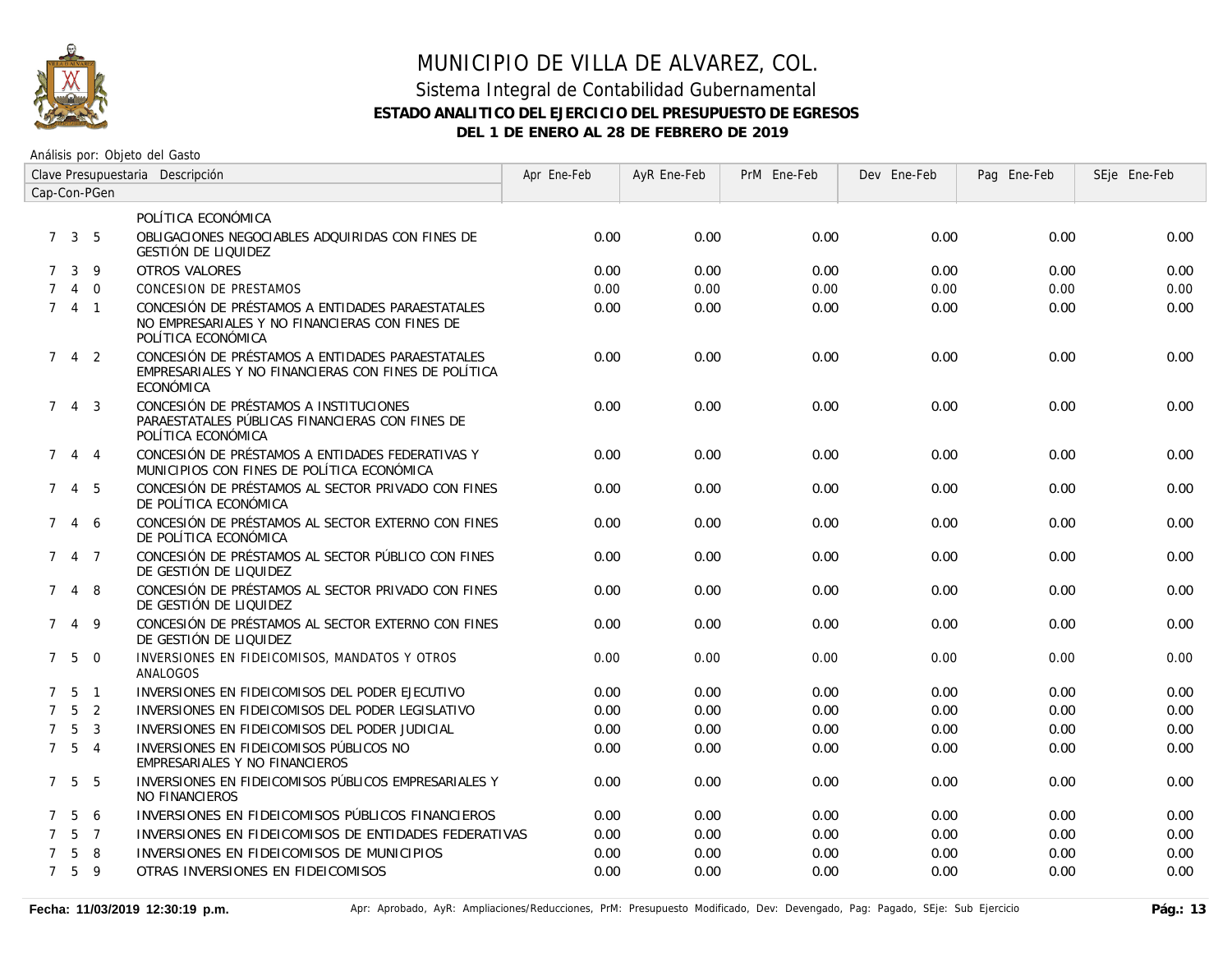

| Clave Presupuestaria Descripción |                |                |                                                                                                   | Apr Ene-Feb  | AyR Ene-Feb | PrM Ene-Feb  | Dev Ene-Feb   | Pag Ene-Feb   | SEje Ene-Feb   |
|----------------------------------|----------------|----------------|---------------------------------------------------------------------------------------------------|--------------|-------------|--------------|---------------|---------------|----------------|
| Cap-Con-PGen                     |                |                |                                                                                                   |              |             |              |               |               |                |
|                                  | 7 6 0          |                | OTRAS INVERSIONES FINANCIERAS                                                                     | 0.00         | 0.00        | 0.00         | 0.00          | 0.00          | 0.00           |
| $\overline{7}$                   | 6              | $\overline{1}$ | DEPÓSITOS A LARGO PLAZO EN MONEDA NACIONAL                                                        | 0.00         | 0.00        | 0.00         | 0.00          | 0.00          | 0.00           |
| $\overline{7}$                   | 6              | 2              | DEPÓSITOS A LARGO PLAZO EN MONEDA EXTRANJERA                                                      | 0.00         | 0.00        | 0.00         | 0.00          | 0.00          | 0.00           |
| $7^{\circ}$                      | 9 0            |                | PROVISIONES PARA CONTINGENCIAS Y OTRAS<br>EROGACIONES ESPECIALES                                  | 33,333.32    | 0.00        | 33,333.32    | 0.00          | 0.00          | 33,333.32      |
|                                  | 7 9 1          |                | CONTINGENCIAS POR FENÓMENOS NATURALES                                                             | 0.00         | 0.00        | 0.00         | 0.00          | 0.00          | 0.00           |
| $\overline{7}$                   | 9              | 2              | CONTINGENCIAS SOCIOECONÓMICAS                                                                     | 33,333.32    | 0.00        | 33,333.32    | 0.00          | 0.00          | 33,333.32      |
| 7                                | 9              | 9              | OTRAS EROGACIONES ESPECIALES                                                                      | 0.00         | 0.00        | 0.00         | 0.00          | 0.00          | 0.00           |
| 8                                | $\mathbf{O}$   | $\overline{O}$ | PARTICIPACIONES Y APORTACIONES                                                                    | 0.00         | 0.00        | 0.00         | 0.00          | 0.00          | 0.00           |
| 8                                |                | $1\quad 0$     | PARTICIPACIONES                                                                                   | 0.00         | 0.00        | 0.00         | 0.00          | 0.00          | 0.00           |
| 8                                | $1 \quad 1$    |                | FONDO GENERAL DE PARTICIPACIONES                                                                  | 0.00         | 0.00        | 0.00         | 0.00          | 0.00          | 0.00           |
| 8                                | $\mathbf{1}$   | 2              | FONDO DE FOMENTO MUNICIPAL                                                                        | 0.00         | 0.00        | 0.00         | 0.00          | 0.00          | 0.00           |
| 8                                | $\overline{1}$ | $\overline{3}$ | PARTICIPACIONES DE LAS ENTIDADES FEDERATIVAS A LOS<br><b>MUNICIPIOS</b>                           | 0.00         | 0.00        | 0.00         | 0.00          | 0.00          | 0.00           |
|                                  | 8 1            | $\overline{4}$ | OTROS CONCEPTOS PARTICIPABLES DE LA FEDERACIÓN A<br><b>ENTIDADES FEDERATIVAS</b>                  | 0.00         | 0.00        | 0.00         | 0.00          | 0.00          | 0.00           |
| 8                                | $\overline{1}$ | -5             | OTROS CONCEPTOS PARTICIPABLES DE LA FEDERACIÓN A<br><b>MUNICIPIOS</b>                             | 0.00         | 0.00        | 0.00         | 0.00          | 0.00          | 0.00           |
| 8                                | $\overline{1}$ | 6              | CONVENIOS DE COLABORACIÓN ADMINISTRATIVA                                                          | 0.00         | 0.00        | 0.00         | 0.00          | 0.00          | 0.00           |
| 8                                | 3              | $\overline{0}$ | <b>APORTACIONES</b>                                                                               | 0.00         | 0.00        | 0.00         | 0.00          | 0.00          | 0.00           |
| 8                                | $3 \quad 1$    |                | APORTACIONES DE LA FEDERACIÓN A LAS ENTIDADES<br>FEDERATIVAS                                      | 0.00         | 0.00        | 0.00         | 0.00          | 0.00          | 0.00           |
| 8                                | 3              | 2              | APORTACIONES DE LA FEDERACIÓN A MUNICIPIOS                                                        | 0.00         | 0.00        | 0.00         | 0.00          | 0.00          | 0.00           |
| 8                                | $\overline{3}$ | $\overline{3}$ | APORTACIONES DE LAS ENTIDADES FEDERATIVAS A LOS<br><b>MUNICIPIOS</b>                              | 0.00         | 0.00        | 0.00         | 0.00          | 0.00          | 0.00           |
| 8                                | $\mathbf{3}$   | $\overline{4}$ | APORTACIONES PREVISTAS EN LEYES Y DECRETOS AL<br>SISTEMA DE PROTECCIÓN SOCIAL                     | 0.00         | 0.00        | 0.00         | 0.00          | 0.00          | 0.00           |
| 8                                | $\mathbf{3}$   | -5             | APORTACIONES PREVISTAS EN LEYES Y DECRETOS<br>COMPENSATORIAS A ENTIDADES FEDERATIVAS Y MUNICIPIOS | 0.00         | 0.00        | 0.00         | 0.00          | 0.00          | 0.00           |
| 8                                | 5              | $\overline{0}$ | <b>CONVENIOS</b>                                                                                  | 0.00         | 0.00        | 0.00         | 0.00          | 0.00          | 0.00           |
| 8                                | 5              | $\overline{1}$ | CONVENIOS DE REASIGNACIÓN                                                                         | 0.00         | 0.00        | 0.00         | 0.00          | 0.00          | 0.00           |
| 8                                | 5              | 2              | CONVENIOS DE DESCENTRALIZACIÓN                                                                    | 0.00         | 0.00        | 0.00         | 0.00          | 0.00          | 0.00           |
| 8                                | 5              | $\mathbf{3}$   | OTROS CONVENIOS                                                                                   | 0.00         | 0.00        | 0.00         | 0.00          | 0.00          | 0.00           |
| 9                                | 0 <sub>0</sub> |                | DEUDA PUBLICA                                                                                     | 1,748,503.62 | 45,825.04   | 1,794,328.66 | 80,008,787.65 | 10,173,604.68 | -78,214,458.99 |
| 9                                |                | $1 \quad 0$    | AMORTIZACION DE LA DEUDA PUBLICA                                                                  | 726,863.12   | 0.00        | 726,863.12   | 721,989.89    | 721.989.89    | 4,873.23       |
|                                  | 9 1 1          |                | AMORTIZACIÓN DE LA DEUDA INTERNA CON INSTITUCIONES<br>DE CRÉDITO                                  | 726,863.12   | 0.00        | 726,863.12   | 721,989.89    | 721,989.89    | 4,873.23       |
|                                  | 9 1 2          |                | AMORTIZACIÓN DE LA DEUDA INTERNA POR EMISIÓN DE                                                   | 0.00         | 0.00        | 0.00         | 0.00          | 0.00          | 0.00           |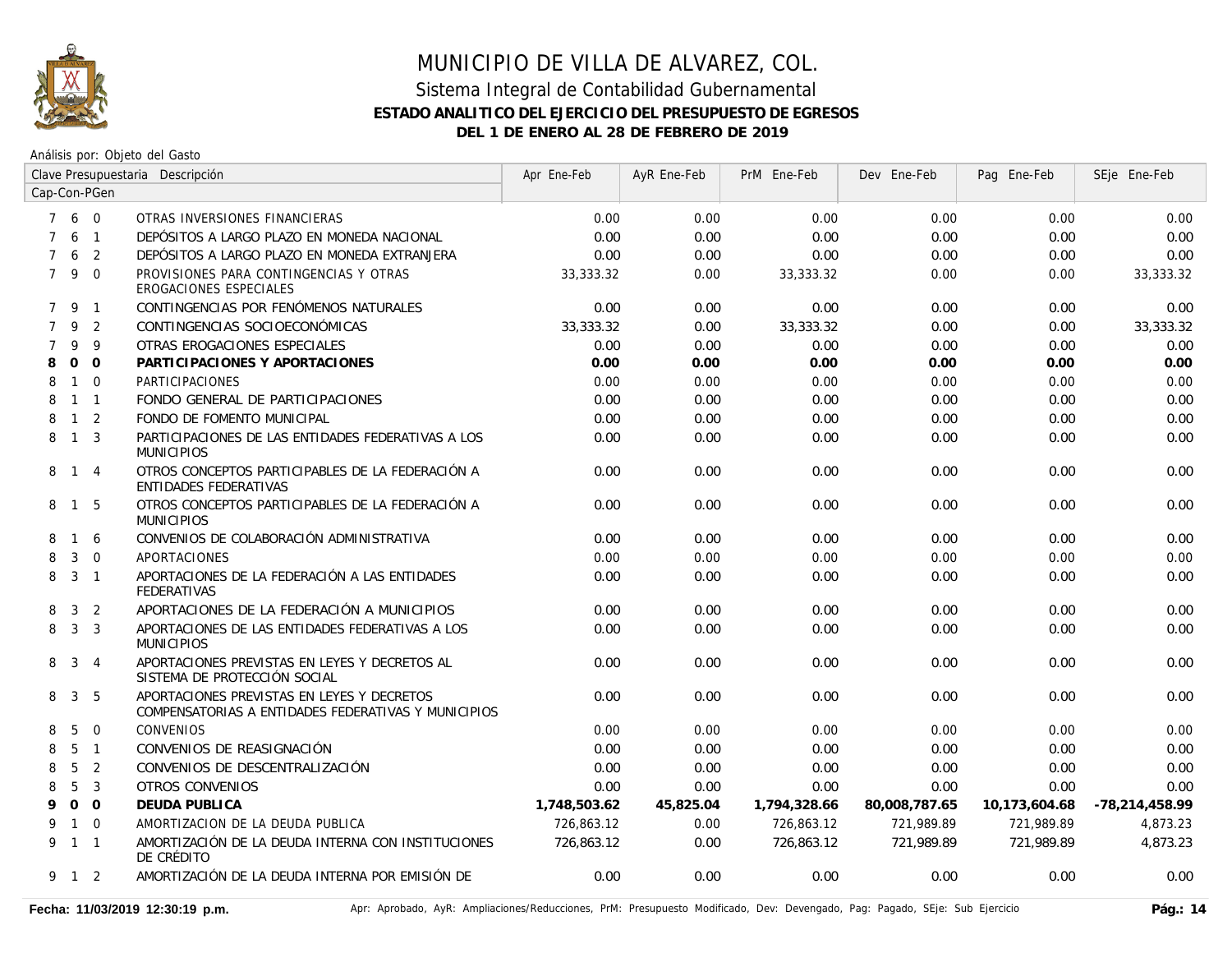

### Sistema Integral de Contabilidad Gubernamental **ESTADO ANALITICO DEL EJERCICIO DEL PRESUPUESTO DE EGRESOS DEL 1 DE ENERO AL 28 DE FEBRERO DE 2019**

Análisis por: Objeto del Gasto

| Clave Presupuestaria Descripción |                |                |                                                                                    | Apr Ene-Feb | AyR Ene-Feb | PrM Ene-Feb | Dev Ene-Feb | Pag Ene-Feb | SEje Ene-Feb |
|----------------------------------|----------------|----------------|------------------------------------------------------------------------------------|-------------|-------------|-------------|-------------|-------------|--------------|
| Cap-Con-PGen                     |                |                |                                                                                    |             |             |             |             |             |              |
|                                  |                |                | TÍTULOS Y VALORES                                                                  |             |             |             |             |             |              |
|                                  | 9 1 3          |                | AMORTIZACIÓN DE ARRENDAMIENTOS FINANCIEROS<br><b>NACIONALES</b>                    | 0.00        | 0.00        | 0.00        | 0.00        | 0.00        | 0.00         |
|                                  | 9 1 4          |                | AMORTIZACIÓN DE LA DEUDA EXTERNA CON INSTITUCIONES<br>DE CRÉDITO                   | 0.00        | 0.00        | 0.00        | 0.00        | 0.00        | 0.00         |
|                                  | 9 1 5          |                | AMORTIZACIÓN DE DEUDA EXTERNA CON ORGANISMOS<br><b>FINANCIEROS INTERNACIONALES</b> | 0.00        | 0.00        | 0.00        | 0.00        | 0.00        | 0.00         |
| 9                                |                | $1\quad6$      | AMORTIZACIÓN DE LA DEUDA BILATERAL                                                 | 0.00        | 0.00        | 0.00        | 0.00        | 0.00        | 0.00         |
| 9                                |                | $1 \quad 7$    | AMORTIZACIÓN DE LA DEUDA EXTERNA POR EMISIÓN DE<br>TÍTULOS Y VALORES               | 0.00        | 0.00        | 0.00        | 0.00        | 0.00        | 0.00         |
|                                  | 9 1            | 8              | AMORTIZACIÓN DE ARRENDAMIENTOS FINANCIEROS<br><b>INTERNACIONALES</b>               | 0.00        | 0.00        | 0.00        | 0.00        | 0.00        | 0.00         |
| 9                                |                | $2 \quad 0$    | INTERESES DE LA DEUDA PUBLICA                                                      | 854,973.84  | 45,825.04   | 900,798.88  | 828,640.93  | 828,640.93  | 72,157.95    |
| 9                                | 2 1            |                | INTERESES DE LA DEUDA INTERNA CON INSTITUCIONES DE<br>CRÉDITO                      | 854,973.84  | 45,825.04   | 900.798.88  | 828,640.93  | 828,640.93  | 72,157.95    |
|                                  | 922            |                | INTERESES DERIVADOS DE LA COLOCACIÓN DE TÍTULOS Y<br><b>VALORES</b>                | 0.00        | 0.00        | 0.00        | 0.00        | 0.00        | 0.00         |
| 9                                | 2 3            |                | INTERESES POR ARRENDAMIENTOS FINANCIEROS<br><b>NACIONALES</b>                      | 0.00        | 0.00        | 0.00        | 0.00        | 0.00        | 0.00         |
| 9                                |                | $2 \quad 4$    | INTERESES DE LA DEUDA EXTERNA CON INSTITUCIONES DE<br>CRÉDITO                      | 0.00        | 0.00        | 0.00        | 0.00        | 0.00        | 0.00         |
|                                  | 9 2 5          |                | INTERESES DE LA DEUDA CON ORGANISMOS FINANCIEROS<br><b>INTERNACIONALES</b>         | 0.00        | 0.00        | 0.00        | 0.00        | 0.00        | 0.00         |
| 9                                |                | $2\quad 6$     | INTERESES DE LA DEUDA BILATERAL                                                    | 0.00        | 0.00        | 0.00        | 0.00        | 0.00        | 0.00         |
| 9                                | 2 7            |                | INTERESES DERIVADOS DE LA COLOCACIÓN DE TÍTULOS Y<br>VALORES EN EL EXTERIOR        | 0.00        | 0.00        | 0.00        | 0.00        | 0.00        | 0.00         |
| 9                                | 2              | -8             | INTERESES POR ARRENDAMIENTOS FINANCIEROS<br>INTERNACIONALES                        | 0.00        | 0.00        | 0.00        | 0.00        | 0.00        | 0.00         |
| 9                                | 3              | $\Omega$       | COMISIONES DE LA DEUDA PUBLICA                                                     | 0.00        | 0.00        | 0.00        | 0.00        | 0.00        | 0.00         |
| 9                                | 3              | $\overline{1}$ | COMISIONES DE LA DEUDA PÚBLICA INTERNA                                             | 0.00        | 0.00        | 0.00        | 0.00        | 0.00        | 0.00         |
| 9                                | 3              | $\overline{2}$ | COMISIONES DE LA DEUDA PÚBLICA EXTERNA                                             | 0.00        | 0.00        | 0.00        | 0.00        | 0.00        | 0.00         |
| 9                                | $\overline{4}$ | $\Omega$       | GASTOS DE LA DEUDA PUBLICA                                                         | 0.00        | 0.00        | 0.00        | 0.00        | 0.00        | 0.00         |
| 9                                | 4              | $\overline{1}$ | GASTOS DE LA DEUDA PÚBLICA INTERNA                                                 | 0.00        | 0.00        | 0.00        | 0.00        | 0.00        | 0.00         |
| 9                                | $\overline{4}$ | 2              | GASTOS DE LA DEUDA PÚBLICA EXTERNA                                                 | 0.00        | 0.00        | 0.00        | 0.00        | 0.00        | 0.00         |
| 9                                | 5              | $\overline{0}$ | COSTO POR COBERTURAS                                                               | 0.00        | 0.00        | 0.00        | 0.00        | 0.00        | 0.00         |
| 9                                | 5              | $\overline{1}$ | <b>COSTOS POR COBERTURAS</b>                                                       | 0.00        | 0.00        | 0.00        | 0.00        | 0.00        | 0.00         |
| 9                                | 6              | $\Omega$       | APOYOS FINANCIEROS                                                                 | 0.00        | 0.00        | 0.00        | 0.00        | 0.00        | 0.00         |
| 9                                | 6              | $\overline{1}$ | APOYOS A INTERMEDIARIOS FINANCIEROS                                                | 0.00        | 0.00        | 0.00        | 0.00        | 0.00        | 0.00         |
| 9                                | 6              | $\overline{2}$ | APOYOS A AHORRADORES Y DEUDORES DEL SISTEMA                                        | 0.00        | 0.00        | 0.00        | 0.00        | 0.00        | 0.00         |